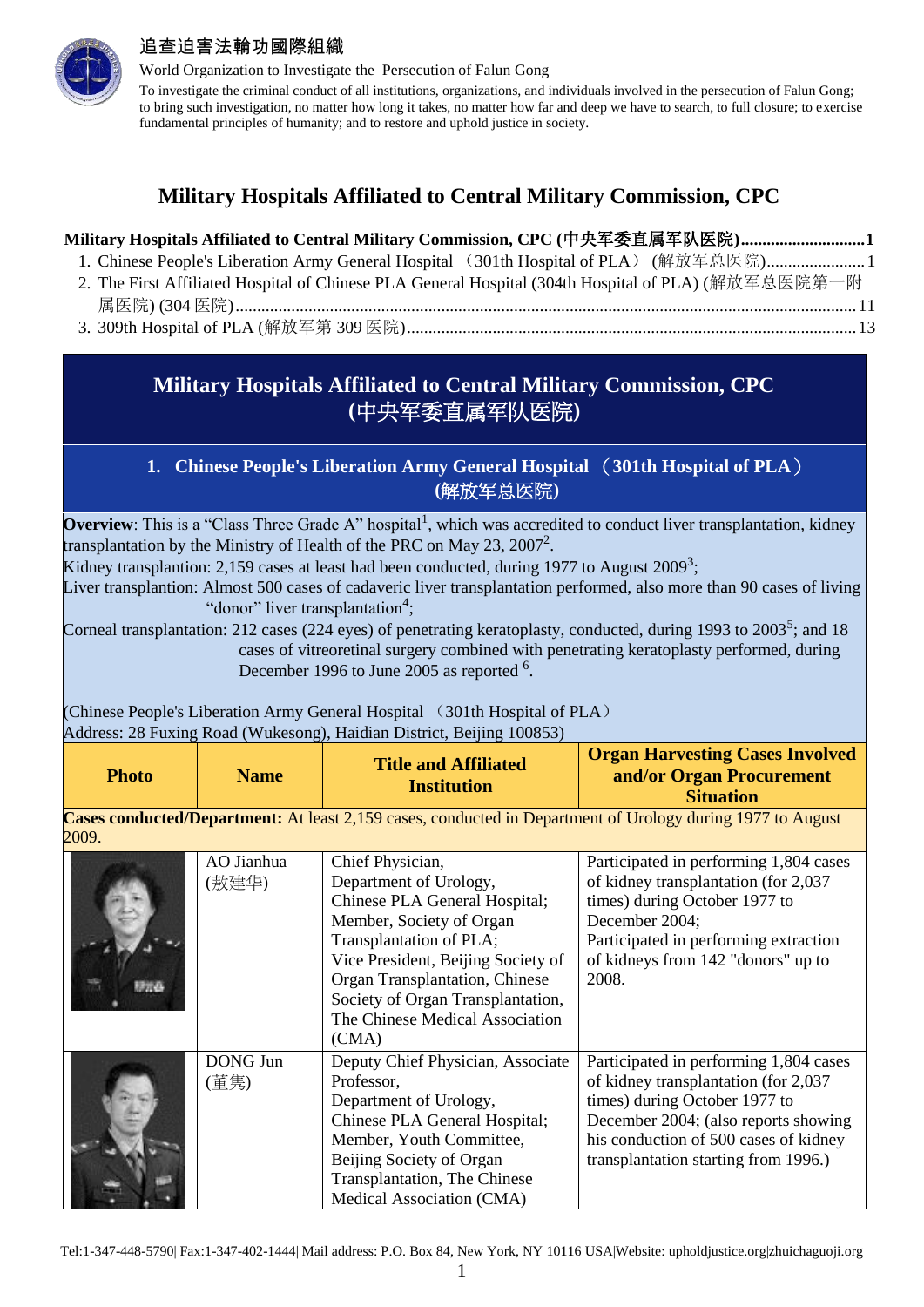

World Organization to Investigate the Persecution of Falun Gong

| CAI Wei<br>(蔡伟)               | Chief Physician, Professor,<br>Department of Urology,<br>Chinese PLA General Hospital                                                                                                                                 | Participated in performing 1,804 cases<br>of kidney transplantation (for 2,037<br>times) during October 1977 to<br>December 2004. |
|-------------------------------|-----------------------------------------------------------------------------------------------------------------------------------------------------------------------------------------------------------------------|-----------------------------------------------------------------------------------------------------------------------------------|
| LU Jinshan<br>(卢锦山)           | Deputy Chief Physician, Associate<br>Professor,<br>Department of Urology,<br>Chinese PLA General Hospital                                                                                                             | Participated in performing 1,804 cases<br>of kidney transplantation (for 2,037<br>times) during October 1977 to<br>December 2004. |
| <b>ZHANG Xu</b><br>(张旭)       | Chief Physician, Professor,<br>Director,<br>Department of Urology,<br>Chinese PLA General Hospital                                                                                                                    | Participated in performing 2,159 cases<br>of kidney transplantation during 1977<br>to August 2009.                                |
| <b>SONG Tao</b><br>(宋涛)       | Chief Physician, Professor,<br>Department of Urology,<br>Chinese PLA General Hospital                                                                                                                                 | Participated ever in performing kidney<br>transplantation (the number of cases, to<br>be investigated).                           |
| <b>HE</b> Xueyou<br>(何学酉)     | Chief Physician,<br>Department of Urology,<br>Chinese PLA General Hospital                                                                                                                                            | Participated in performing 1,804 cases<br>of kidney transplantation (for 2,037<br>times) during October 1977 to<br>December 2004. |
| <b>GAO</b> Jiangping<br>(高江平) | Chief Physician, Professor,<br>Deputy Director,<br>Department of Urology,<br>Chinese PLA General Hospital;<br>Member, Chinese Society of<br>Organ Transplantation, The<br><b>Chinese Medical Association</b><br>(CMA) | Participated in performing 1,804 cases<br>of kidney transplantation (for 2,037<br>times) during October 1977 to<br>December 2004. |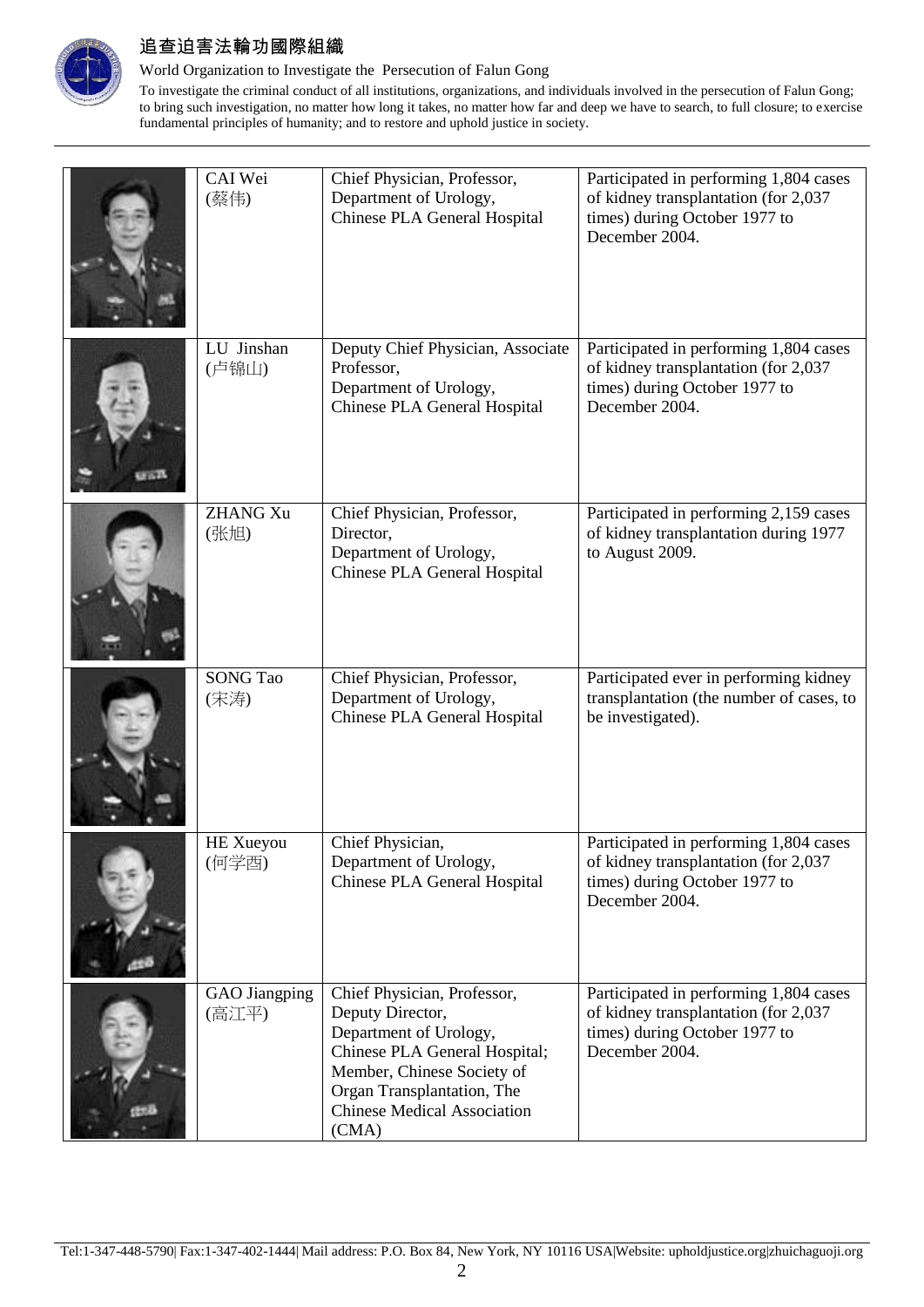

World Organization to Investigate the Persecution of Falun Gong

| LI Yantang<br>(李炎唐)               | Chief Physician, Professor,<br>Department of Urology,<br>Chinese PLA General Hospital;<br>Vice President, Beijing Society of<br>Urology;<br>President, Beijing Society of<br>Organ Transplantation, The<br><b>Chinese Medical Association</b><br>(CMA) | Participated in performing 1,804 cases<br>of kidney transplantation (for 2,037<br>times) during October 1977 to<br>December 2004.                                                                                         |
|-----------------------------------|--------------------------------------------------------------------------------------------------------------------------------------------------------------------------------------------------------------------------------------------------------|---------------------------------------------------------------------------------------------------------------------------------------------------------------------------------------------------------------------------|
| <b>WANG</b><br>Xiaoxiong<br>(王晓雄) | Chief Physician, Professor,<br>Department of Urology,<br>Chinese PLA General Hospital                                                                                                                                                                  | Participated in performing 1,804 cases<br>of kidney transplantation (for 2,037<br>times) during October 1977 to<br>December 2004                                                                                          |
| <b>HONG Baofa</b><br>(洪宝发)        | Chief Physician, Professor,<br>Department of Urology,<br>Chinese PLA General Hospital                                                                                                                                                                  | Participated in performing 1,804 cases<br>of kidney transplantation (for 2,037<br>times) during October 1977 to<br>December 2004;<br>Participated in performing extraction<br>of kidneys from 142 "donors" up to<br>2008. |
| ZHANG Lei<br>(张磊)                 | Chief Physician,<br>Department of Urology,<br>Chinese PLA General Hospital                                                                                                                                                                             | Participated in performing 1,804 cases<br>of kidney transplantation (for 2,037<br>times) during October 1977 to<br>December 2004.                                                                                         |
| <b>YANG Yong</b><br>(杨勇)          | Deputy Chief Physician,<br>Department of Urology,<br>Chinese PLA General Hospital                                                                                                                                                                      | Participated in performing 1,804 cases<br>of kidney transplantation (for 2,037<br>times) during October 1977 to<br>December 2004.                                                                                         |
| ZHAO Guohua<br>(赵国华)              | Department of Urology,<br>Chinese PLA General Hospital                                                                                                                                                                                                 | Participated in performing kidney<br>transplantation (the number of cases, to<br>be investigated).                                                                                                                        |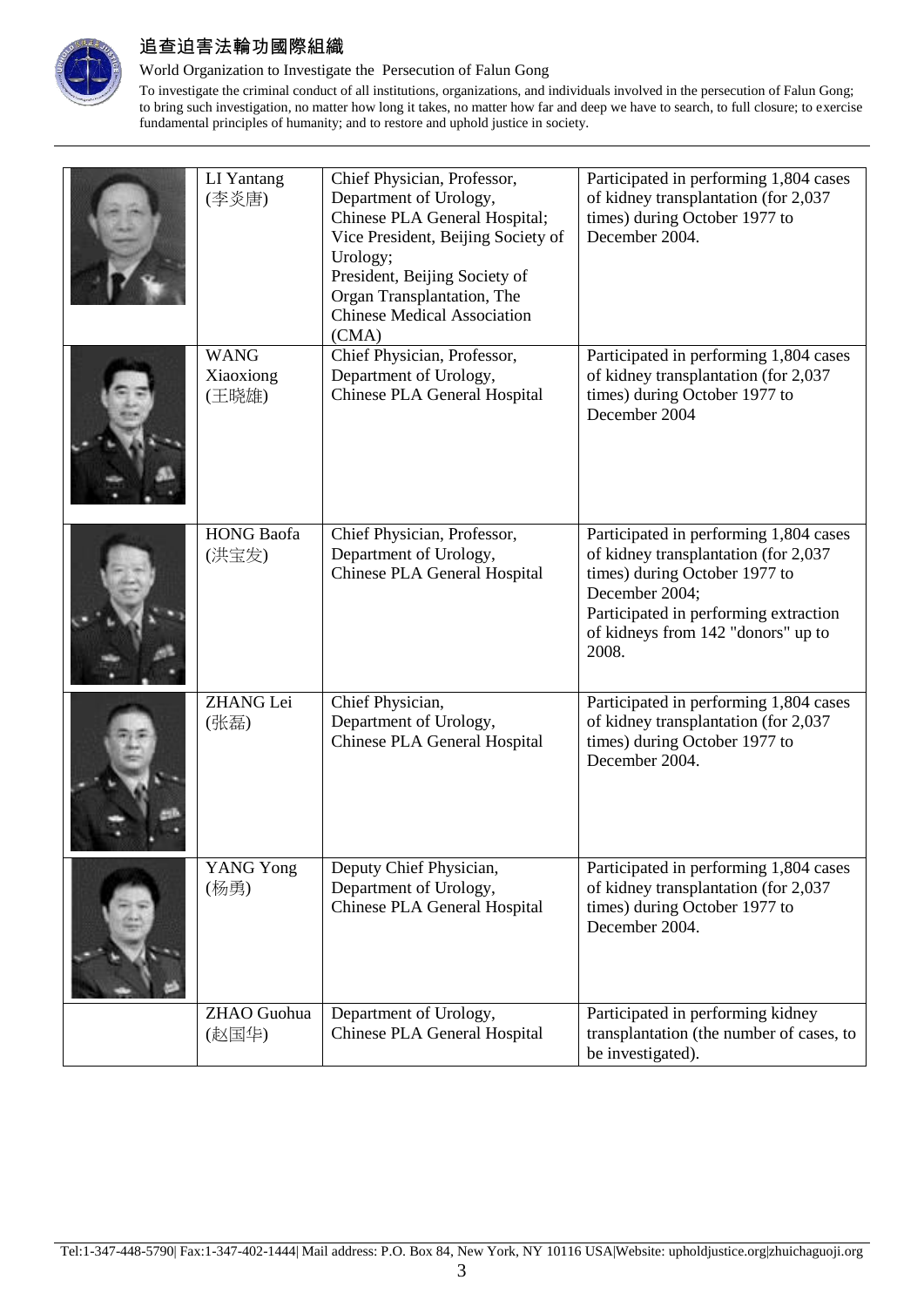

World Organization to Investigate the Persecution of Falun Gong

| MA Xin<br>(马鑫)                   | Department of Urology,<br>Chinese PLA General Hospital                            | Participated in performing kidney<br>transplantation (the number of cases, to<br>be investigated).                                                          |
|----------------------------------|-----------------------------------------------------------------------------------|-------------------------------------------------------------------------------------------------------------------------------------------------------------|
| XU Dianyi<br>(许殿乙)<br>(deceased) | Department of Urology,<br>Chinese PLA General Hospital                            | Participated in performing 1,804 cases<br>of kidney transplantation (for 2,037<br>times) during October 1977 to<br>December 2004.                           |
| <b>SHI Lixin</b><br>(史立新)        | Department of Urology,<br>Chinese PLA General Hospital                            | Participated in performing 142 cases of<br>kidney transplantation up to 2008; also<br>in performing the related extraction of<br>kidneys from 142 "donors". |
| WANG Wei<br>(王威)                 | Department of Urology,<br>Chinese PLA General Hospital                            | Participated in performing 142 cases of<br>kidney transplantation up to 2008; also<br>in performing the related extraction of<br>kidneys from 142 "donors". |
| ZU Qiang<br>(祖强)                 | Department of Urology,<br>Chinese PLA General Hospital                            | Participated in performing extraction<br>of kidneys from 58 "donors" during<br>March 2008 to January 2010.                                                  |
| GUO Gang<br>(郭刚)                 | Deputy Chief Physician,<br>Department of Urology,<br>Chinese PLA General Hospital | Participated in performing extraction<br>of kidneys from 58 "donors" during<br>March 2008 to January 2010.                                                  |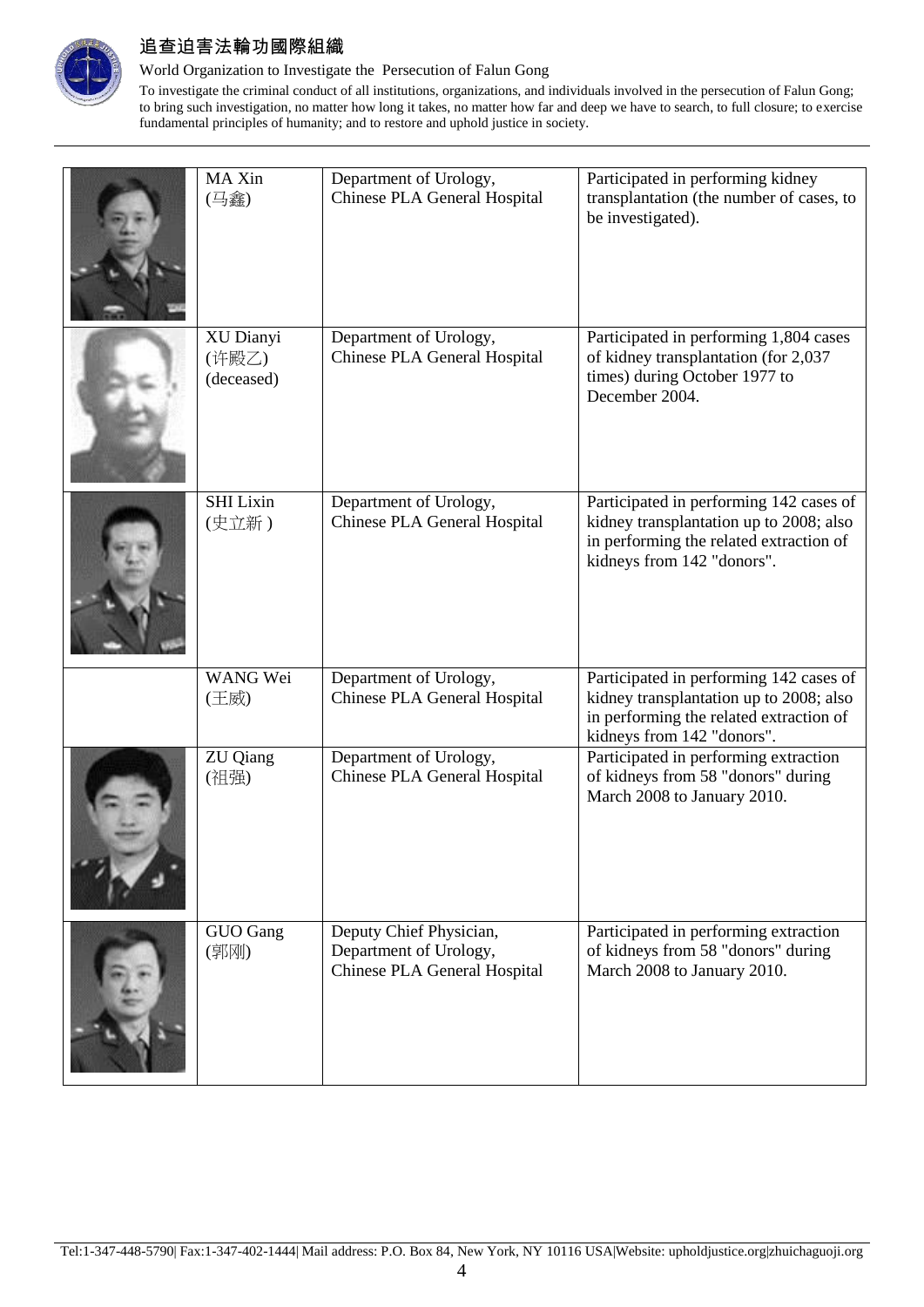

World Organization to Investigate the Persecution of Falun Gong

| LI Hongzhao<br>(李宏召)         | Department of Urology,<br>Chinese PLA General Hospital                                                                                                                                                                                                                                                                                                                                                                             | Participated in performing extraction<br>of kidneys from 58 "donors" during<br>March 2008 to January 2010.                                                                                                                                                                                                                                                                                           |
|------------------------------|------------------------------------------------------------------------------------------------------------------------------------------------------------------------------------------------------------------------------------------------------------------------------------------------------------------------------------------------------------------------------------------------------------------------------------|------------------------------------------------------------------------------------------------------------------------------------------------------------------------------------------------------------------------------------------------------------------------------------------------------------------------------------------------------------------------------------------------------|
| <b>YANG</b> Suxia<br>(杨素霞)   | Department of Urology,<br>Chinese PLA General Hospital                                                                                                                                                                                                                                                                                                                                                                             | Participated in performing extraction<br>of kidneys from 58 "donors" during<br>March 2008 to January 2010.                                                                                                                                                                                                                                                                                           |
| FU Weijun<br>(符伟军)           | Department of Urology,<br>Chinese PLA General Hospital                                                                                                                                                                                                                                                                                                                                                                             | Participated in performing 21 cases of<br>kidney transplantation up to May 2003.                                                                                                                                                                                                                                                                                                                     |
| <b>WANG Ke</b><br>(王科)       | Department of Urology,<br>Chinese PLA General Hospital                                                                                                                                                                                                                                                                                                                                                                             | Participated in performing 37 cases of<br>kidney transplantation organized in<br>309th Hospital of PLA, during July<br>2004 to August 2005.                                                                                                                                                                                                                                                          |
|                              | Cases conducted/Department: Almost 500 cases of cadaveric liver transplantation, conducted in Liver<br>Transplantation Center; also more than 90 cases of living "donor" liver transplantation.                                                                                                                                                                                                                                    |                                                                                                                                                                                                                                                                                                                                                                                                      |
| <b>DONG</b> Jiahong<br>(董家鸿) | Chief Physician, Professor,<br>Department of Hepatobiliary<br>Surgery;<br>President,<br>Hospital of Hepatobiliary Surgery;<br>Deputy Director, Institute of<br>Hepatobiliary Surgery of PLA,<br>Chinese PLA General Hospital;<br>Member, Organ Transplantation<br>Committee, Ministry of Health of<br>the PRC;<br><b>Standing Member, Chinese</b><br>Society of Organ Transplantation,<br>The Chinese Medical Association<br>(CMA) | Performed as chief operating surgeon,<br>different types of liver transplantation<br>for over 700 cases; (also reports<br>showing his participation of<br>performing extraction of livers for 407<br>cases of full-size orthotopic liver<br>transplantation in Southwest Hospital<br>during Febuary 1999 to Febuary 2007,<br>from "donors" with parameter of warm<br>ischemic time less than 7 min.) |
| LU<br>Shichun<br>(卢实春)       | Chief Physician, Professor,<br>Director,<br>Department of Hepatobiliary<br>Surgery,<br>Clinic Section of Surgery,<br>Chinese PLA General Hospital;<br>Member, Liver Transplantation<br>Group, Chinese Society of<br>Transplantation;<br>Member, Liver Transplantation                                                                                                                                                              | Participated ever in performing over<br>700 cases of liver transplantation.                                                                                                                                                                                                                                                                                                                          |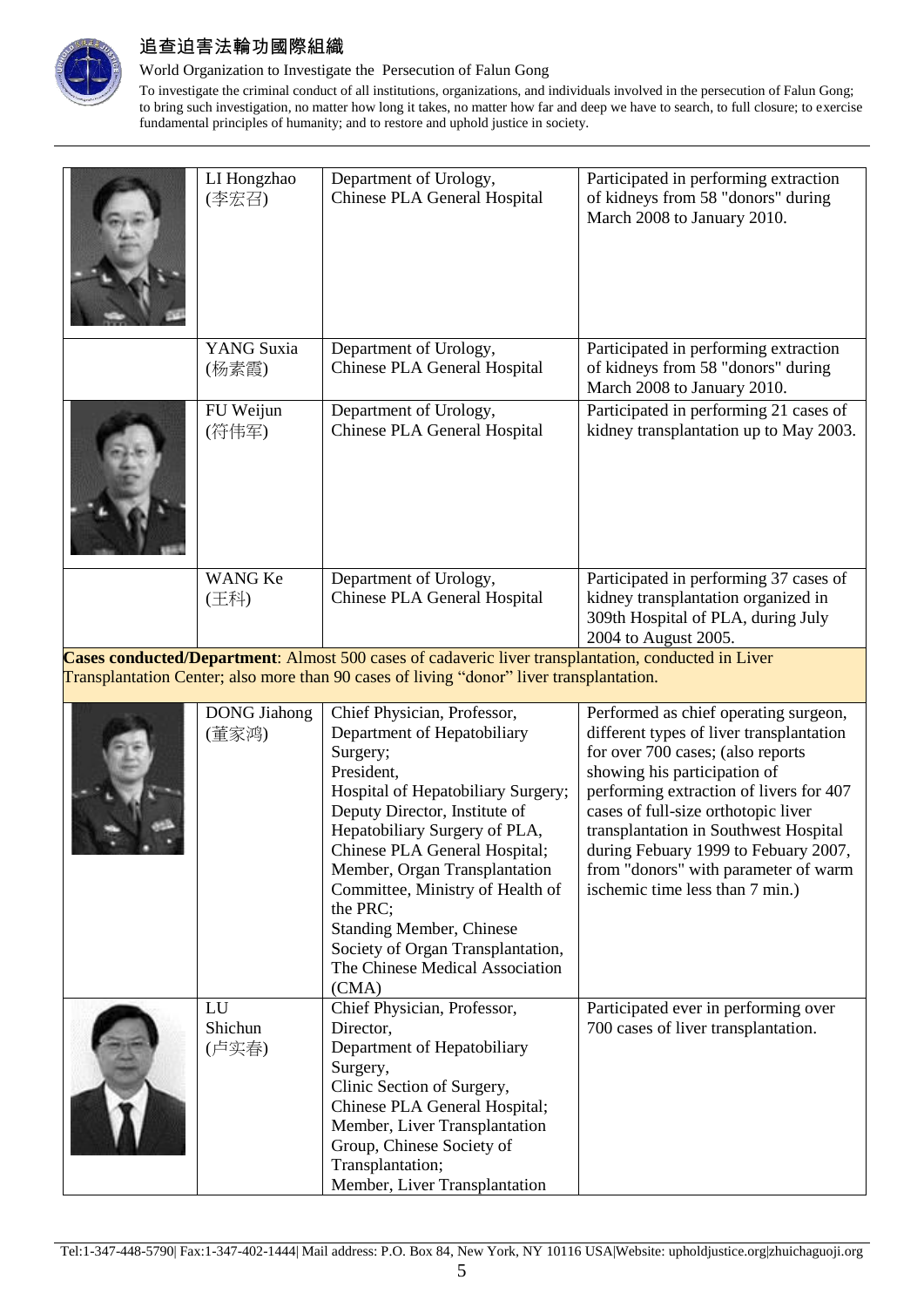

World Organization to Investigate the Persecution of Falun Gong

|                                 | Group, Chinese Society of<br>General Surgery, , The Chinese<br>Medical Association (CMA)                                                                                                                                 |                                                                                                                                                                                                                                                                                                                                                                                                                                                                                                                                                                           |
|---------------------------------|--------------------------------------------------------------------------------------------------------------------------------------------------------------------------------------------------------------------------|---------------------------------------------------------------------------------------------------------------------------------------------------------------------------------------------------------------------------------------------------------------------------------------------------------------------------------------------------------------------------------------------------------------------------------------------------------------------------------------------------------------------------------------------------------------------------|
| <b>WANG Yanbin</b><br>(王彦斌)     | Deputy Chief Physician,<br>President's Assistant,<br>Hospital of Hepatobiliary Surgery,<br>Chinese PLA General Hospital                                                                                                  | Participated in performing 218 cases of<br>liver transplantation during January<br>2003 to December 2006.                                                                                                                                                                                                                                                                                                                                                                                                                                                                 |
| SHI Xianjie<br>(史宪杰)            | Chief Physician, Professor,<br>Department of Hepatobiliary<br>Surgery,<br>Chinese PLA General Hospital;<br>Youth Member, Beijing Society of<br>Organ Transplantation, The<br><b>Chinese Medical Association</b><br>(CMA) | Participated in performing liver<br>transplantation from 2000; in 500 cases<br>of living liver transplantation up to<br>present; (also reports showing his<br>participation of performing extraction<br>of livers from 250 "donors" with<br>parameter of warm ischemic time less<br>than 8 min, during January 2002 to<br>January 2009.)                                                                                                                                                                                                                                  |
| <b>DUAN</b><br>Weidong<br>(段伟东) | Deputy Chief Physician,<br>Department of Hepatobiliary<br>Surgery,<br>Chinese PLA General Hospital                                                                                                                       | Participated in performing 326 cases of<br>orthotopic liver transplantation during<br>January 2002 to January 2009; (also<br>reports showing his participation of<br>performing extraction of livers from<br>250 "donors" with parameter of warm<br>ischemic time less than 8 min, during<br>the same period.)                                                                                                                                                                                                                                                            |
| LENG Jianjun<br>(冷建军)           | Deputy Chief Physician, Associate<br>Professor,<br>Department of Hepatobiliary<br>Surgery,<br>Chinese PLA General Hospital                                                                                               | Participated in performing 69 cases of<br>liver transplantation up to 2008.                                                                                                                                                                                                                                                                                                                                                                                                                                                                                               |
| JI Wenbin<br>(纪文斌)              | Deputy Chief Physician,<br>Department of Hepatobiliary<br>Surgery,<br>Chinese PLA General Hospital                                                                                                                       | Participated in performing the first<br>case of liver transplantation in Chinese<br>PLA General Hospital; participated in<br>more than 400 cases even doing as a<br>chief surgeon using different<br>techniques including living donor liver<br>transplantation, second transplantation,<br>reduced-size liver transplantation,<br>splitting liver transplantation, or<br>combined liver-kidney transplantation,<br>etc.; (also reports showing his<br>participation of performing extraction<br>of livers from 250 "donors" with<br>parameter of warm ischemic time less |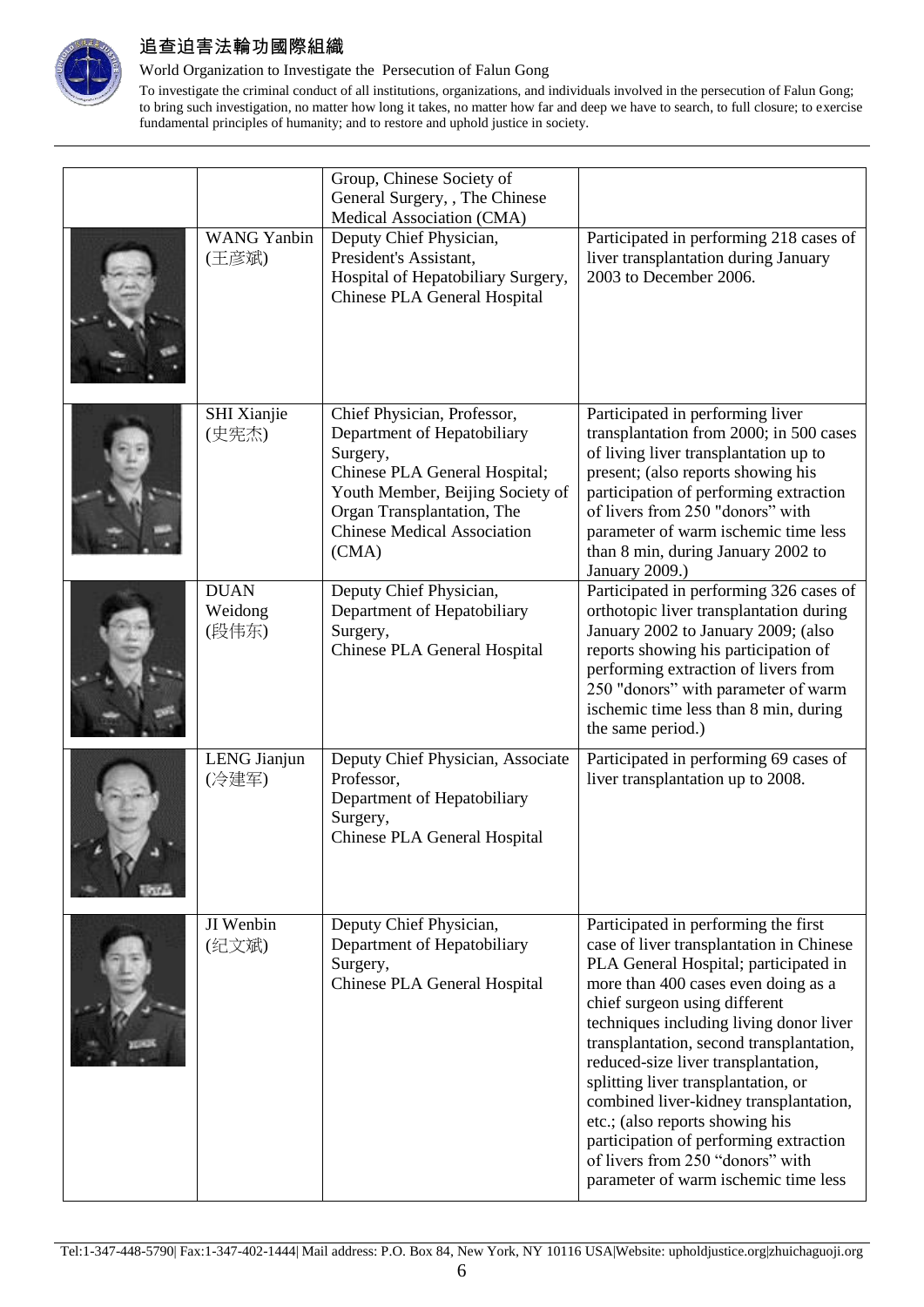

World Organization to Investigate the Persecution of Falun Gong

|                                 |                                                                                                                            | than 8 min, during January 2002 to<br>January 2009.)                                                                                                                                                                                                                                                           |
|---------------------------------|----------------------------------------------------------------------------------------------------------------------------|----------------------------------------------------------------------------------------------------------------------------------------------------------------------------------------------------------------------------------------------------------------------------------------------------------------|
| <b>LIANG</b><br>Yurong<br>(梁雨荣) | Deputy Chief Physician, Associate<br>Professor,<br>Department of Hepatobiliary<br>Surgery,<br>Chinese PLA General Hospital | Participated in performing 326 cases of<br>orthotopic liver transplantation during<br>January 2002 to January 2009; (also<br>reports showing his participation of<br>performing extraction of livers from<br>250 "donors" with parameter of warm<br>ischemic time less than 8 min, during<br>the same period.) |
| <b>ZHAO</b><br>Zhiming<br>(赵之明) | Chief Physician, Associate<br>Professor,<br>Department of Hepatobiliary<br>Surgery,<br>Chinese PLA General Hospital        | Participated in performing 217 cases of<br>liver transplantation during January<br>2007 to January 2010.                                                                                                                                                                                                       |
| LUO Ying<br>(罗英)                | Deputy Chief Physician, Associate<br>Professor,<br>Department of Hepatobiliary<br>Surgery,<br>Chinese PLA General Hospital | Participated in performing 326 cases of<br>orthotopic liver transplantation during<br>January 2002 to January 2009; (also<br>reports showing his participation of<br>performing extraction of livers from<br>250 "donors" with parameter of warm<br>ischemic 8 min, during the same<br>period.)                |
| <b>JIN Xin</b><br>(金鑫)          | Department of Hepatobiliary<br>Surgery,<br>Chinese PLA General Hospital                                                    | Participated in performing 326 cases of<br>orthotopic liver transplantation during<br>January 2002 to January 2009; (also<br>reports showing his participation of<br>performing extraction of livers from<br>250 "donors" with parameter of warm<br>ischemic 8 min, during the same<br>period.)                |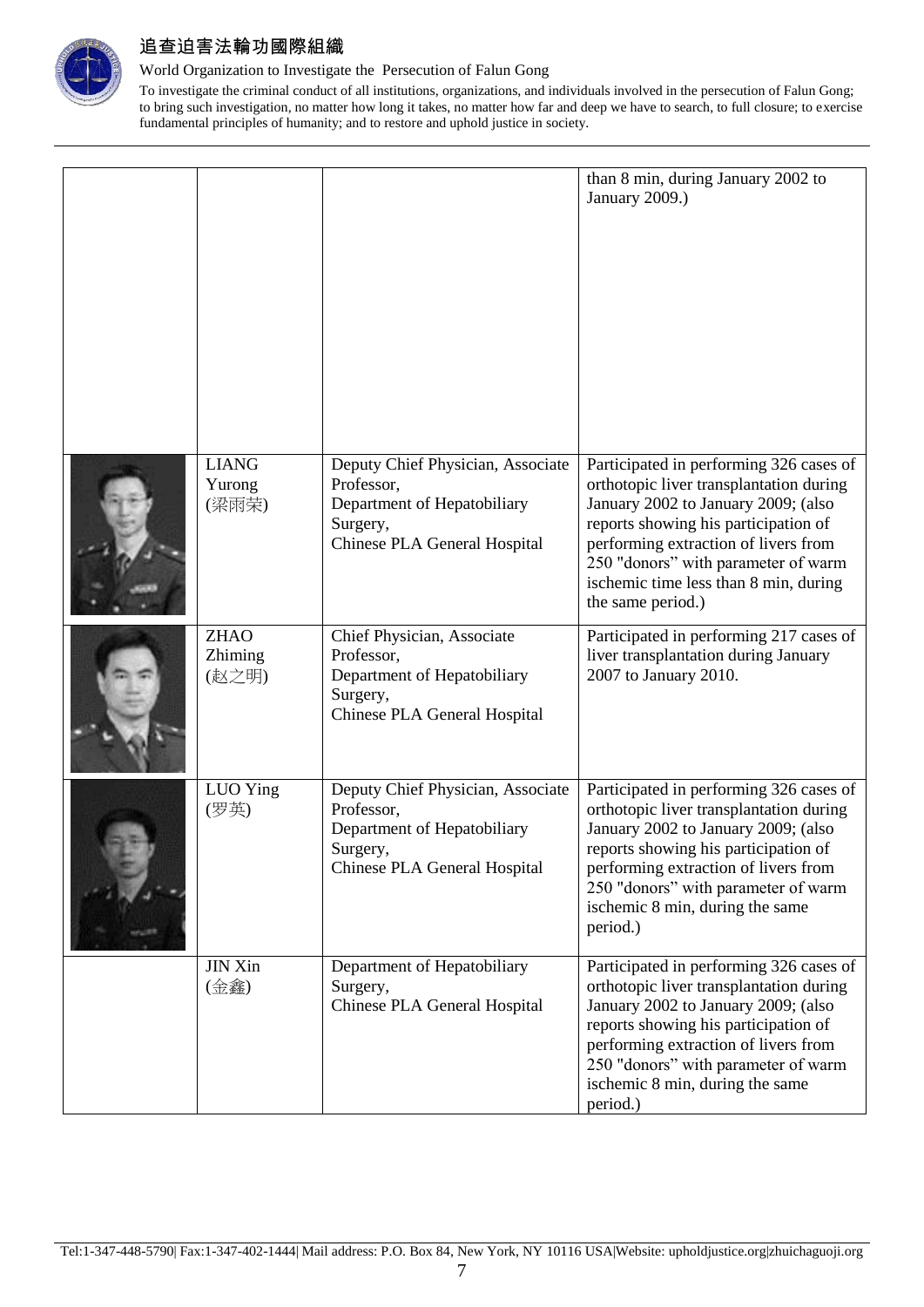

World Organization to Investigate the Persecution of Falun Gong

| <b>WANG</b><br>Maoqiang<br>(王茂强) | Department of Hepatobiliary<br>Surgery,<br>Chinese PLA General Hospital                            | Participated in performing 326 cases of<br>orthotopic liver transplantation during<br>January 2002 to January 2009; (also<br>reports showing his participation of<br>performing extraction of livers from<br>250 "donors" with parameter of warm<br>ischemic 8 min, during the same<br>period.)                |
|----------------------------------|----------------------------------------------------------------------------------------------------|----------------------------------------------------------------------------------------------------------------------------------------------------------------------------------------------------------------------------------------------------------------------------------------------------------------|
| LUO Yukun<br>(罗瑜昆)               | Department of Hepatobiliary<br>Surgery,<br>Chinese PLA General Hospital                            | Participated in performing 326 cases of<br>orthotopic liver transplantation during<br>January 2002 to January 2009; (also<br>reports showing his participation of<br>performing extraction of livers from<br>250 "donors" with parameter of warm<br>ischemic time less than 8 min, during<br>the same period.) |
| CAI Fengchun<br>(蔡逢春)            | Department of Hepatobiliary<br>Surgery,<br>Chinese PLA General Hospital                            | Participated in performing 326 cases of<br>orthotopic liver transplantation during<br>January 2002 to January 2009; (also<br>reports showing his participation of<br>performing extraction of livers from<br>250 "donors" with parameter of warm<br>ischemic time less than 8 min, during<br>the same period.) |
| HE Lei<br>(何蕾)                   | Department of Hepatobiliary<br>Surgery,<br>Chinese PLA General Hospital                            | Participated in performing 218 cases of<br>liver transplantation during January<br>2003 to December 2006.                                                                                                                                                                                                      |
| <b>YU</b> Qiang<br>(余强)          | Department of Hepatobiliary<br>Surgery,<br>Chinese PLA General Hospital                            | Participated in performing 218 cases of<br>liver transplantation during January<br>2003 to December 2006.                                                                                                                                                                                                      |
| <b>ZHANG Xuan</b><br>(张煊)        | Department of Hepatobiliary<br>Surgery,<br>Chinese PLA General Hospital                            | Participated in performing 218 cases of<br>liver transplantation during January<br>2003 to December 2006.                                                                                                                                                                                                      |
| <b>SU</b> Maosheng<br>(苏茂生)      | Deputy Chief Physician,<br>Department of Hepatobiliary<br>Surgery,<br>Chinese PLA General Hospital | Participated in performing 218 cases of<br>liver transplantation during January<br>2003 to December 2006.                                                                                                                                                                                                      |
| <b>SONG Qing</b><br>(宋青)         | Department of Hepatobiliary<br>Surgery,<br>Chinese PLA General Hospital                            | Participated in performing 218 cases of<br>liver transplantation during January<br>2003 to December 2006.                                                                                                                                                                                                      |
| LV Shaocheng<br>(吕少诚)            | Department of Hepatobiliary<br>Surgery,<br>Chinese PLA General Hospital                            | Participated in performing 232 cases of<br>liver transplantation during January<br>2007 to December 2010.                                                                                                                                                                                                      |
| <b>CHEN</b><br>Yongwei           | Department of Hepatobiliary<br>Surgery,                                                            | Participated in performing 232 cases of<br>liver transplantation during January                                                                                                                                                                                                                                |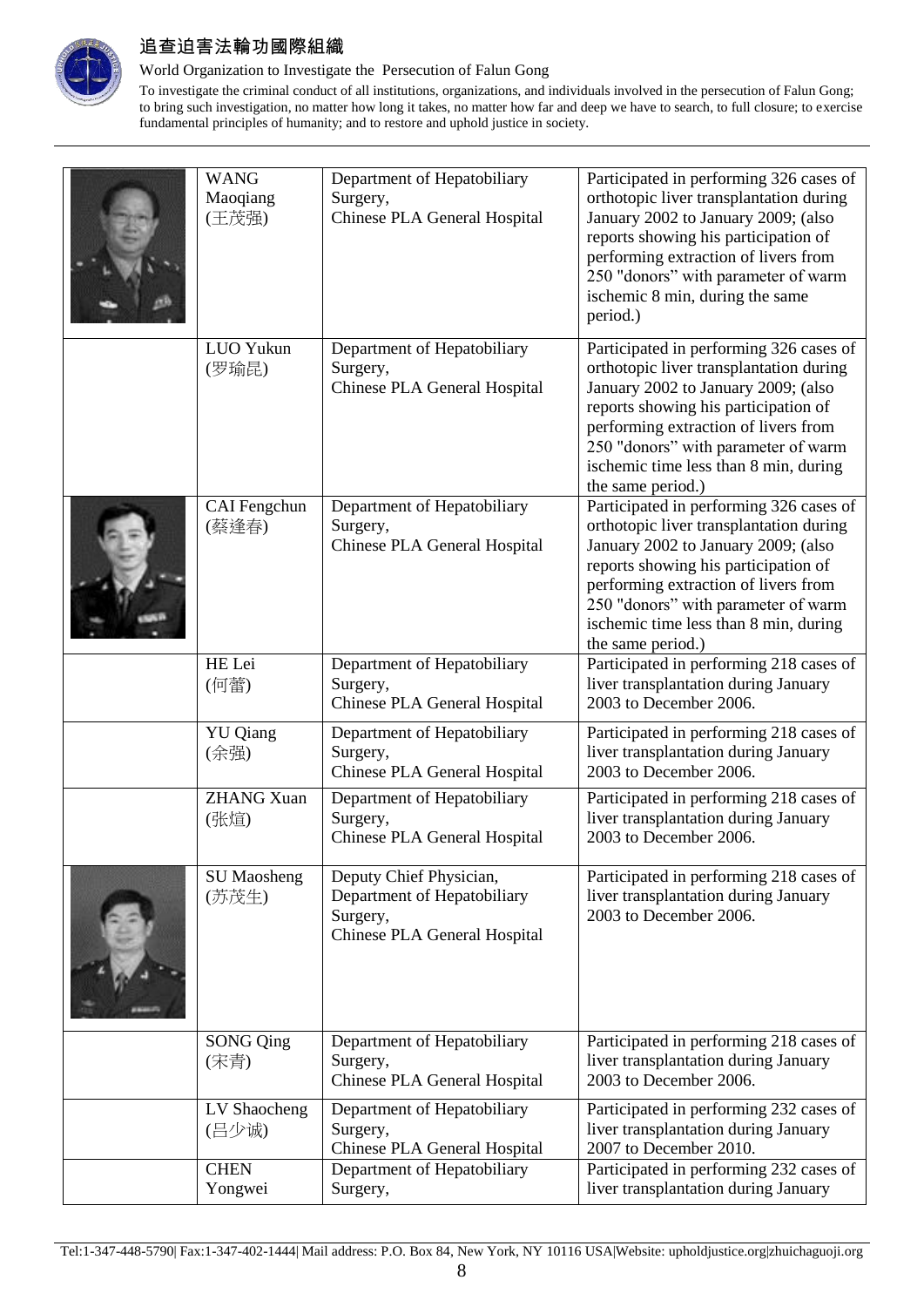

World Organization to Investigate the Persecution of Falun Gong

|                                                                  | (陈永卫)                             | Chinese PLA General Hospital                                                                           | 2007 to December 2010.                                                                                                  |  |
|------------------------------------------------------------------|-----------------------------------|--------------------------------------------------------------------------------------------------------|-------------------------------------------------------------------------------------------------------------------------|--|
|                                                                  | LU Fang<br>(芦芳)                   | Department of Hepatobiliary<br>Surgery,<br>Chinese PLA General Hospital                                | Participated in performing 217 cases of<br>liver transplantation during January<br>2007 to January 2010.                |  |
|                                                                  | <b>GAO</b> Guoqiang<br>(高国强)      | Department of Hepatobiliary<br>Surgery,<br>Chinese PLA General Hospital                                | Participated in performing 33 cases of<br>liver transplantation during January<br>2007 to December 2010.                |  |
|                                                                  | <b>XU Mingyue</b><br>(徐明月)        | Department of Hepatobiliary<br>Surgery,<br>Chinese PLA General Hospital                                | Participated in performing 33 cases of<br>liver transplantation during January<br>2007 to December 2010.                |  |
|                                                                  | <b>GU</b> Wanqing<br>(顾万清)        | Deputy Chief Physician,<br>Department of Hepatobiliary<br>Surgery,<br>Chinese PLA General Hospital     | Participated in performing 86 cases of<br>liver transplantation during January<br>2008 to October 2011.                 |  |
|                                                                  | LIU Yang<br>(刘洋)                  | Department of Hepatobiliary<br>Surgery,<br>Chinese PLA General Hospital                                | Participated in performing 180 cases of<br>liver transplantation during Febuary<br>2006 to March 2011.                  |  |
|                                                                  | <b>YE</b> Sheng<br>(叶晟)           | Department of Hepatobiliary<br>Surgery,<br>Chinese PLA General Hospital                                | Participated in performing 73 cases of<br>living "donor" liver transplantation<br>during September 2006 to May 2010.    |  |
|                                                                  | <b>WANG</b><br>Hongguang<br>(王宏光) | Institute of Hepatobiliary Surgery,<br>Chinese PLA General Hospital                                    | Participated in performing 69 cases of<br>liver transplantation up to 2008.                                             |  |
|                                                                  | ZHAO Xin<br>(赵新)                  | Institute of Hepatobiliary<br>Surgery,<br>Chinese PLA General Hospital                                 | Participated in performing 69 cases of<br>liver transplantation up to 2008.                                             |  |
|                                                                  | <b>HUANG</b><br>Zhiqiang<br>(黄志强) | Chief Physician, Professor,<br>Institute of Hepatobiliary Surgery,<br>Chinese PLA General Hospital     | Participated in performing 69 cases of<br>liver transplantation up to 2008.                                             |  |
|                                                                  | <b>CHEN</b><br>Yongliang<br>(陈永亮) | Chief Physician, Professor,<br>Department of Hepatobiliary<br>Surgery,<br>Chinese PLA General Hospital | Participated in performing 71 cases of<br>living "donor" liver transplantation<br>during June 12, 2006 to May 31, 2010. |  |
| <b>Cases conducted/Department: Department of Cardiac Surgery</b> |                                   |                                                                                                        |                                                                                                                         |  |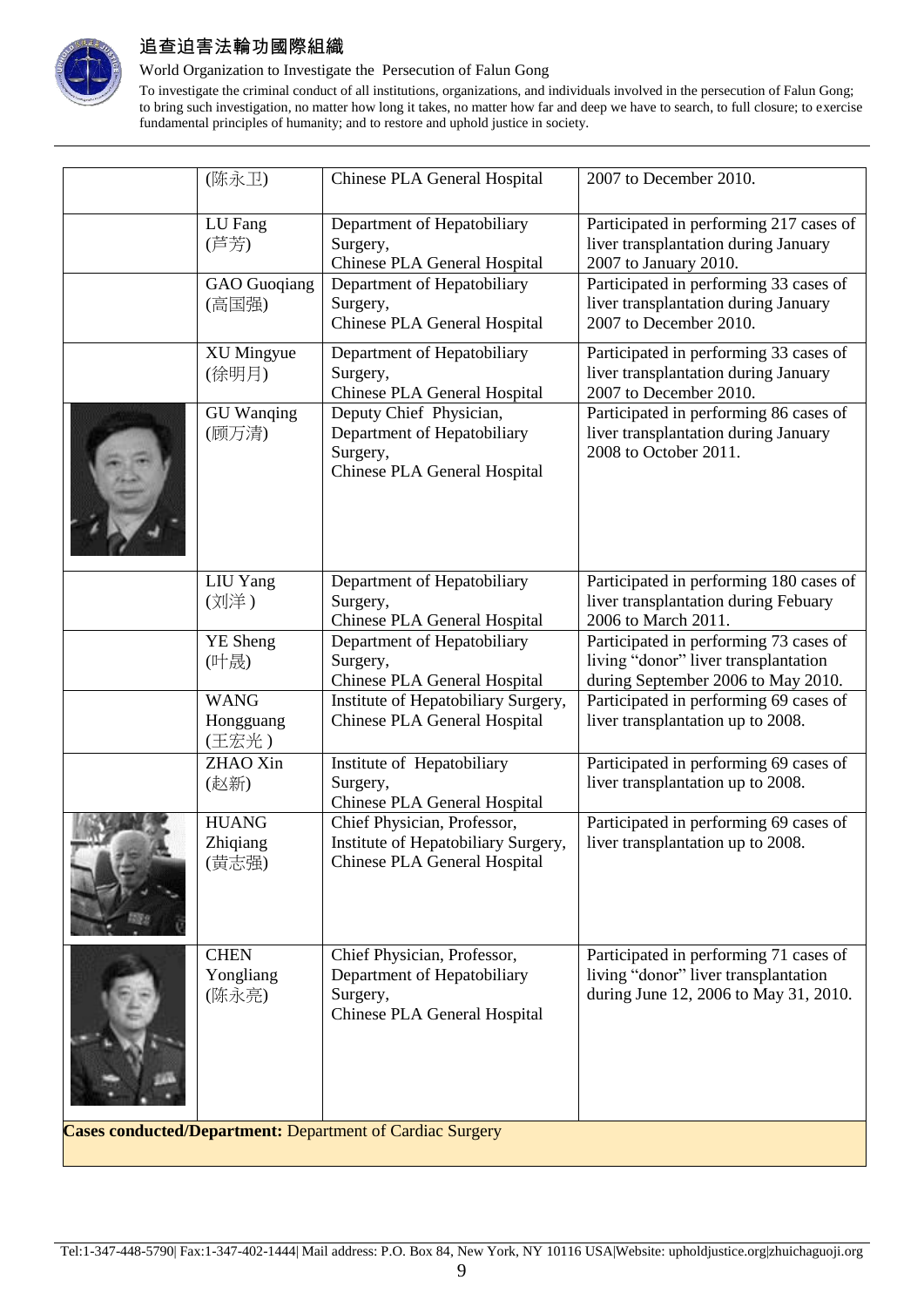

World Organization to Investigate the Persecution of Falun Gong

|                    | <b>WANG Rong</b><br>(王嵘)        | Deputy Chief Physician,<br>Deputy Director,<br>Department of Cardiac Surgery,<br>Chinese PLA General Hospital | Participated in performing about 70<br>cases of combined heart-lung<br>transplantations.                                                                                                                                         |
|--------------------|---------------------------------|---------------------------------------------------------------------------------------------------------------|----------------------------------------------------------------------------------------------------------------------------------------------------------------------------------------------------------------------------------|
| 1996 to June 2005. |                                 |                                                                                                               | Cases conducted/Department: 212 cases (224 eyes) of penetrating keratoplasty had been conducted, during 1993 to<br>2003; and 18 cases of vitreoretinal surgery combined with penetrating keratoplasty, performed during December |
|                    | <b>HUANG Yifei</b><br>(黄一飞)     | Chief Physician, Professor,<br>Department of Ophthalmology,<br>Chinese PLA General Hospital                   | Participated in performing 212 cases<br>(224 eyes) of penetrating corneal<br>transplantation during 1993 to 2003;<br>(also in performing extraction of<br>corneas from 212 "donors".)                                            |
|                    | <b>WANG</b><br>Liqiang<br>(王丽强) | Deputy Chief Physician,<br>Department of Ophthalmology,<br>Chinese PLA General Hospital                       | Participated in performing 212 cases<br>(224 eyes) of penetrating corneal<br>transplantation during 1993 to 2003;<br>(also in performing extraction of<br>corneas from 212 "donors".)                                            |
|                    | <b>YANG</b><br>Yanfeng<br>(杨艳峰) | Department of Ophthalmology,<br>Chinese PLA General Hospital                                                  | Participated in performing 212 cases<br>(224 eyes) of penetrating corneal<br>transplantation during 1993 to 2003;<br>(also in performing extraction of<br>corneas from 212 "donors".)                                            |
|                    | <b>YIN</b> Dongfang<br>(尹东芳)    | Deputy Chief Physician,<br>Department of Ophthalmology,<br>Chinese PLA General Hospital                       | Participated in performing 212 cases<br>(224 eyes) of penetrating corneal<br>transplantation during 1993 to 2003;<br>(also in performing extraction of<br>corneas from 212 "donors".)                                            |
|                    | <b>ZHANG Kun</b><br>(张鲲)        | Deputy Chief Physician,<br>Department of Ophthalmology,<br>Chinese PLA General Hospital                       | Participated in performing 212 cases<br>(224 eyes) of penetrating corneal<br>transplantation during 1993 to 2003;<br>(also in performing extraction of<br>corneas from 212 "donors".)                                            |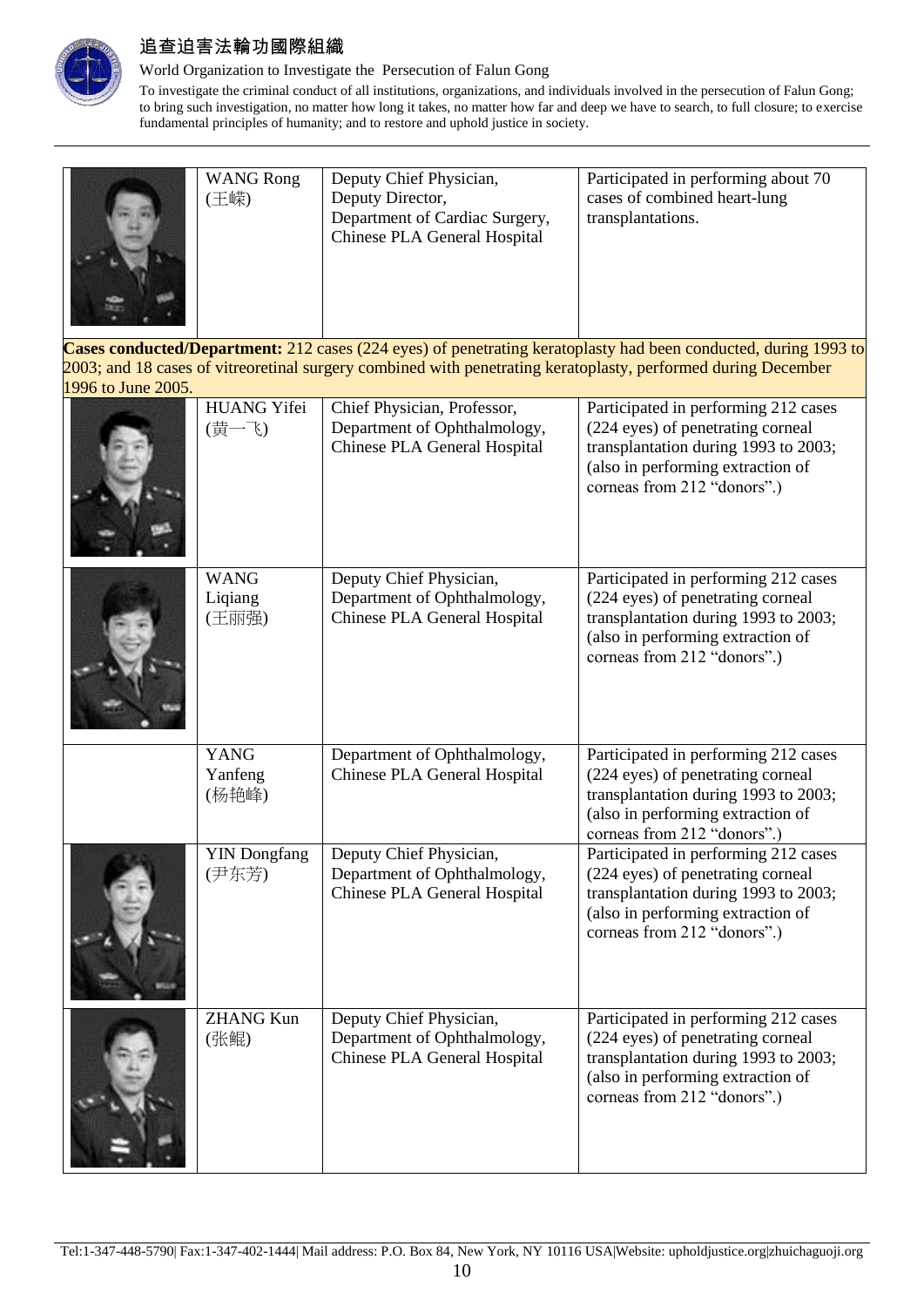

World Organization to Investigate the Persecution of Falun Gong

To investigate the criminal conduct of all institutions, organizations, and individuals involved in the persecution of Falun Gong; to bring such investigation, no matter how long it takes, no matter how far and deep we have to search, to full closure; to exercise fundamental principles of humanity; and to restore and uphold justice in society.

| DONG Ying<br>(董莹)                 | Department of Ophthalmology,<br>Chinese PLA General Hospital | Participated in performing 18 cases of<br>vitreoretinal surgery combined<br>penetrating keratoplasty during<br>December 1996 to June 2005.       |
|-----------------------------------|--------------------------------------------------------------|--------------------------------------------------------------------------------------------------------------------------------------------------|
| LIU Li<br>(刘丽)                    | Department of Ophthalmology,<br>Chinese PLA General Hospital | Participated in performing 18 cases of<br>vitreoretinal surgery combined<br>penetrating keratoplasty during<br>December 1996 to June 2005.       |
| <b>ZHAO</b><br>Hongqiang<br>(赵洪强) | Chinese PLA General Hospital                                 | Participated in performing 54 cases of<br>liver transplantation organized in 309th<br>Hospital of PLA, during July 2002 to<br><b>March 2009.</b> |

#### <span id="page-10-0"></span>Back to Contents

### **2. The First Affiliated Hospital of Chinese PLA General Hospital (304th Hospital of PLA) (**解放军总医院第一附属医院**) (304** 医院**)**

**Overview**: This is a "Class Three Grade A" general hospital<sup>7</sup>, which was accredited to conduct kidney transplantation by the National Health and Family Planning Commission of the PRC on August 1, 2013<sup>8</sup>. Kidney transplantion: More than 1,000 cases of kidney transplantation have been conducted by surgeons in Transplantation Department after the first case was done in  $1978^9$ ;

Liver transplantion: At least 20 cases, carried out in Department of Hepatobiliary Surgery, including 6 cases of liver transplantation with the "piggyback" technique, 5 cases of combined kidney-pancreas transplantations<sup>10</sup>.

(The First Affiliated Hospital of Chinese PLA General Hospital (304th Hospital of PLA) Address: 51 Fucheng Road, Haiding District, Beijing 100048)

| <b>Photo</b> | <b>Name</b> | <b>Title and Affiliated</b><br><b>Institution</b> | <b>Organ Harvesting Cases Involved</b> |
|--------------|-------------|---------------------------------------------------|----------------------------------------|
|              |             |                                                   | and/or Organ Procurement               |
|              |             |                                                   | <b>Situation</b>                       |

**Cases conducted/Department:** More than 1,000 cases of kidney transplantation were conducted, starting from 1978 for the first case.

| <b>YE</b> Linyang | Chief Physician,                 | Participated in performing more than     |
|-------------------|----------------------------------|------------------------------------------|
| (叶林阳)             | Department of Urology,           | 1,000 cases of kidney transplantation    |
|                   | The First Affiliated Hospital of | during recent 28 years; provided         |
|                   | Chinese PLA General Hospital     | training for dozens of junior physicians |
|                   |                                  | to let them become core members in       |
|                   |                                  | the filed of organ transplantation; and  |
|                   |                                  | provided aid to another 4 hospitals for  |
|                   |                                  | conducting kidney transplantation.       |
|                   |                                  |                                          |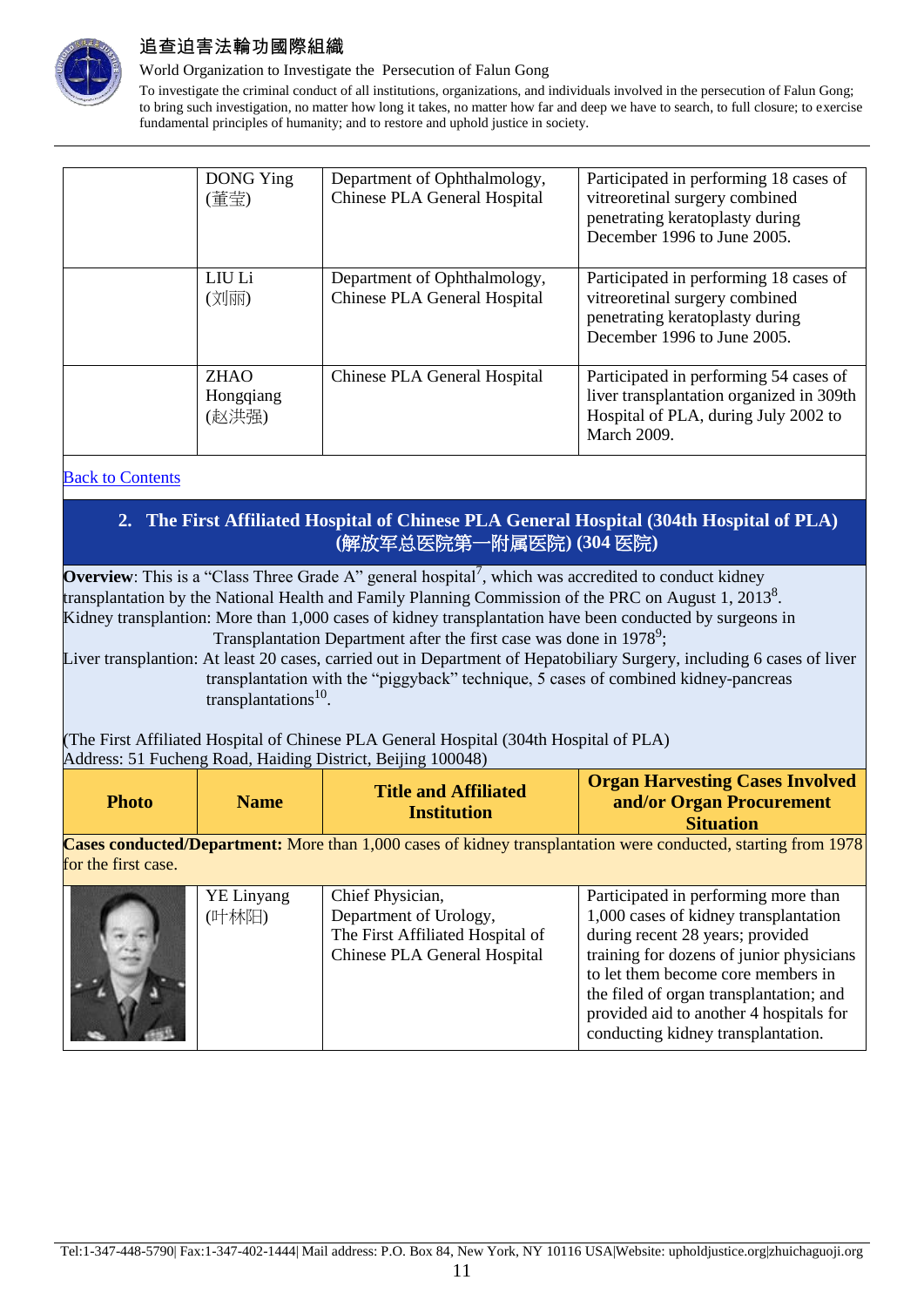

World Organization to Investigate the Persecution of Falun Gong

To investigate the criminal conduct of all institutions, organizations, and individuals involved in the persecution of Falun Gong; to bring such investigation, no matter how long it takes, no matter how far and deep we have to search, to full closure; to exercise fundamental principles of humanity; and to restore and uphold justice in society.

|                                                                                                             | YANG Yu<br>(杨渝)                   | Deputy Director,<br>Department of Urology,<br>The First Affiliated Hospital of<br>Chinese PLA General Hospital                     | Performed treatment procedures (not in<br>detail) for several hundred of<br>transplant recipients. |  |
|-------------------------------------------------------------------------------------------------------------|-----------------------------------|------------------------------------------------------------------------------------------------------------------------------------|----------------------------------------------------------------------------------------------------|--|
|                                                                                                             | YU Bo<br>(俞波)                     | Attending Physician,<br>Department of Urology,<br>The First Affiliated Hospital of<br>Chinese PLA General Hospital                 | Participated in performing 154 cases of<br>kidney transplantation during 2001 to<br>2005.          |  |
|                                                                                                             | <b>QIN Wanchang</b><br>(秦万长)      | Chief Physician, Professor,<br>Department of Urology,<br>The First Affiliated Hospital of<br>Chinese PLA General Hospital          | Participated in performing at least 2<br>cases of kidney transplantation.                          |  |
|                                                                                                             | MA Nan<br>(马楠)                    | Department of Urology,<br>The First Affiliated Hospital of<br>Chinese PLA General Hospital                                         | Participated in performing 18 cases of<br>kidney transplantation during 2008 to<br>2010.           |  |
|                                                                                                             | WEI Xiaoyang<br>(魏晓阳)             | Attending Physician,<br>Department of Respiratory<br>Medicine,<br>The First Affiliated Hospital of<br>Chinese PLA General Hospital | Participated in performing 18 cases of<br>kidney transplantation during 2008 to<br>2010.           |  |
|                                                                                                             | <b>WEN</b><br>Zhongguang<br>(文仲光) | Chief Physician,<br>Department of Respiratory<br>Medicine,<br>The First Affiliated Hospital of<br>Chinese PLA General Hospital     | Participated in performing 18 cases of<br>kidney transplantation during 2008 to<br>2010.           |  |
| Cases conducted/Department: At least 20 cases, conducted in Department of Hepatobiliary Surgery including 6 |                                   |                                                                                                                                    |                                                                                                    |  |

cases of liver transplantation with the "piggyback" technique, 5 cases of combined kidney-pancreas transplantations.

| <b>LIANG</b> Ping | Chief Physician, Professor,      | Performed dozens of cases of       |
|-------------------|----------------------------------|------------------------------------|
| (梁平)              | Director,                        | orthotopic liver transplantation,  |
|                   | Department of Hepatobiliary      | combined kidney-pancrea            |
|                   | Surgery,                         | transplantation, or pancreas       |
|                   | The First Affiliated Hospital of | transplantation as group leader or |
|                   | Chinese PLA General Hospital     | member:                            |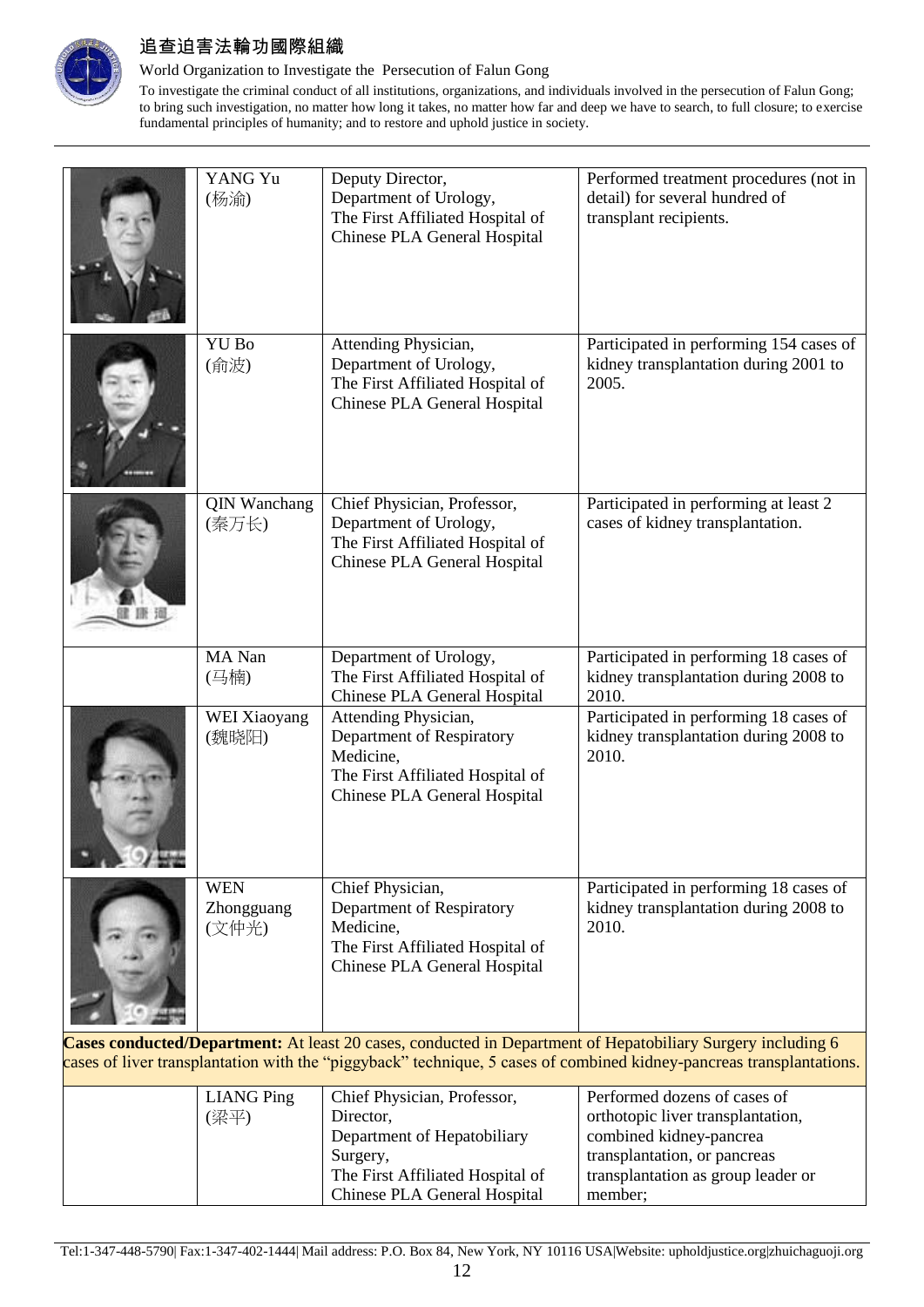

World Organization to Investigate the Persecution of Falun Gong

To investigate the criminal conduct of all institutions, organizations, and individuals involved in the persecution of Falun Gong; to bring such investigation, no matter how long it takes, no matter how far and deep we have to search, to full closure; to exercise fundamental principles of humanity; and to restore and uphold justice in society.

|              |                                  | Participated in performing 1,251 cases |
|--------------|----------------------------------|----------------------------------------|
|              |                                  | of kidney transplantation during       |
|              |                                  | January 1990 to December 2000 (as      |
|              |                                  | well as in performing extraction of    |
|              |                                  | kidneys from 1251 "donors"); and in 5  |
|              |                                  | cases of combined kidney-pancrea       |
|              |                                  | transplantations during December 1998  |
|              |                                  | to January 2000, both organized by     |
|              |                                  | Xinqiao Hospital, Third Military       |
|              |                                  | Medical University.                    |
| TAN Jingwang | Chief Physician, Associate       | Participated in performing liver       |
| (谈景望)        | Professor,                       | transplantation for more than 50 cases |
|              | Department of Hepatobiliary      | (of which including performing 23      |
|              | Surgery,                         | cases of transplant as chief operating |
|              | The First Affiliated Hospital of | surgeon, also the extraction, trimming |
|              | Chinese PLA General Hospital     | of livers), as well as 4 cases of      |
|              |                                  | combined liver-kidney                  |
|              |                                  | transplantations.                      |
| FEI Yang     | Deputy Chief Physician,          | Participated in performing liver       |
| (费阳)         | Department of General Surgery,   | transplantation for 35 cases during    |
|              | The First Affiliated Hospital of | April 1998 to January 2005.            |
|              | Chinese PLA General Hospital     |                                        |

#### <span id="page-12-0"></span>**Back to Contents**

#### **3. 309th Hospital of PLA (**解放军第 **309** 医院**)**

**Overview**: This is a "Class Three Grade A" hospital<sup>11</sup>, which was accredited to conduct liver transplantation, kidney transplantation, heart and lung transplantation by the National Health and Family Planning Commission of the PRC on August 1,  $2013^{12}$ .

Kidney transplantion: The first case conducted in 1988, then almost 200 cases added annually<sup>13</sup>, totally over 2,300 cases were conducted, up to March  $2012^{14}$ ;

Liver transplantion: The first case of orthotopic liver transplantation was successfully conducted in the Transplant Center in August  $1999^{15}$ ; Almost 600 cases had been performed till the hospital website introduction came online<sup>16</sup>.

Others<sup>17,18,19,20,21,22</sup>: 4 different cases of heart, liver, or kidney transplantations were conducted simultanously on November 11, 1999; Lung Transplantation, 2 cases conducted recently, also a case of double lung transplantation on April 12, 2006; Multi-organ transplantation, combined liver-kidney, kidneypancreas, heart-kidney transplants were performed (the first case of heart-kidney transplants in Beijing region was conducted on May 28, 2008; also a case of combined lung-kidney transplants during 2004 to 2010; 16 cases of combined liver-kidney transplants carried on till now); Heart transplantation, the first case of orthotopic heart transplantation among all Millitary Hospitals in Beijng was conducted in November 1999, and at least 12 cases performed totally during 2000 to 2005.

(309th Hospital of PLA

Address: Jia 17 Heishanhu Road, Haidian District, Beijing 100091)

| <b>Title and Affiliated</b><br><b>Name</b><br><b>Photo</b><br><b>Institution</b> | <b>Organ Harvesting Cases Involved</b><br>and/or Organ Procurement<br><b>Situation</b> |
|----------------------------------------------------------------------------------|----------------------------------------------------------------------------------------|
|----------------------------------------------------------------------------------|----------------------------------------------------------------------------------------|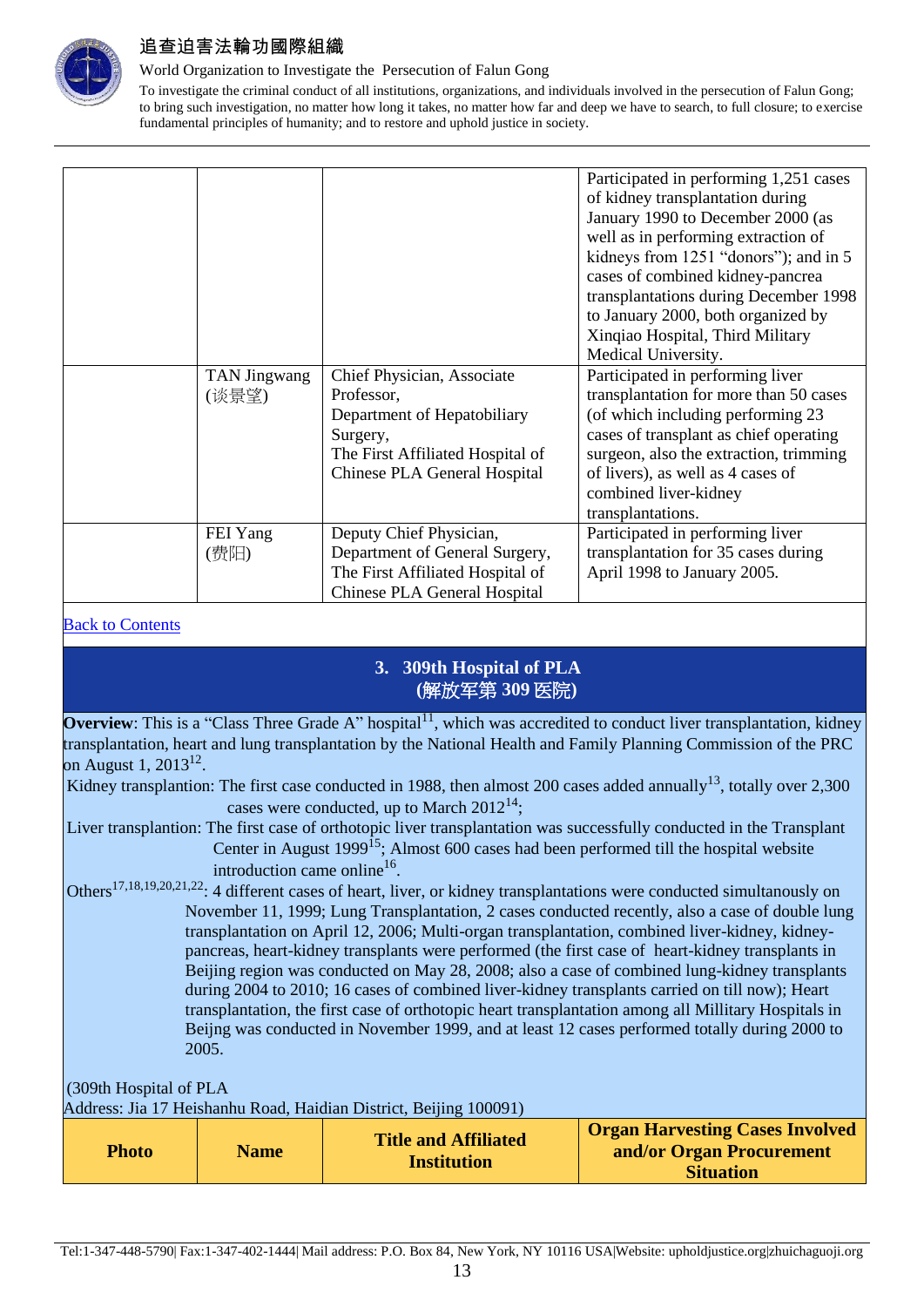

World Organization to Investigate the Persecution of Falun Gong

To investigate the criminal conduct of all institutions, organizations, and individuals involved in the persecution of Falun Gong; to bring such investigation, no matter how long it takes, no matter how far and deep we have to search, to full closure; to exercise fundamental principles of humanity; and to restore and uphold justice in society.

**Cases conducted/Department:** Totally more than 2,300 cases of kidney transplantation conducted up to March 2012, with almost 200 cases added in each year recently; and almost 600 cases of liver transplantation in this hospital up to present, after the first case done in August 1999.

| <b>SHI Bingyi</b><br>(石炳毅)  | Director,<br>Organ Transplant Center,<br>Department of Organ<br>Transplantation, Department of<br>Urology,<br>309th Hospital of PLA;<br><b>Standing Member, Chinese</b><br>Society of Organ Transplantation;<br>Vice President, Beijing Chinese<br>Society of Organ Transplantation,<br>The Chinese Medical Association<br>(CMA)                                                                                                                                                                                            | Participated in performing more than<br>1,500 cases of kidney transplantation<br>and more than 300 cases of liver<br>transplantation in recent years; (also<br>reports showing his participation of<br>performing extraction of kidneys from<br>431 "donors"; combined liver-kidney<br>extractions from 55 "donors";<br>combined kidney-pancreas extractions<br>from 10 "donors"; and multi-organ<br>extractions (heart-liver-kidney) from<br>10 "donors", during December 1988 to<br>April 2003.) |
|-----------------------------|-----------------------------------------------------------------------------------------------------------------------------------------------------------------------------------------------------------------------------------------------------------------------------------------------------------------------------------------------------------------------------------------------------------------------------------------------------------------------------------------------------------------------------|----------------------------------------------------------------------------------------------------------------------------------------------------------------------------------------------------------------------------------------------------------------------------------------------------------------------------------------------------------------------------------------------------------------------------------------------------------------------------------------------------|
| <b>CAI</b> Ming<br>(蔡明)     | Chief Physician,<br>Organ Transplant Center;<br>Director, Research Institute of<br>Organ Transplantation, Clinic<br>Section,<br>309th Hospital of PLA (belongd to<br><b>Chinese People's Liberation Army</b><br>General Hospital);<br>Vice President (Chief, Group of<br>Kidney Transplantation), Chinese<br>Society of Organ Transplantation,<br>The Chinese Medical Association<br>(CMA);<br>Vice President, Society of Organ<br>Transplantation of PLA;<br>President, Beijing Society of<br><b>Organ Transplantation</b> | Participated in performing almost<br>1,000 cases of kidney transplantation<br>and almost 100 cases of liver<br>transplantation, also in performing<br>related extraction of organs in these<br>cases from "donors".                                                                                                                                                                                                                                                                                |
| <b>JIN Hailong</b><br>(金海龙) | Deputy Chief Physician,<br>Organ Transplant Center,<br>309th Hospital of PLA;<br>Vice President, Youth Committee,<br>Chinese Society of Organ<br>Transplantation, The Chinese<br>Medical Association (CMA);<br>Member, Youth Committee,<br>Society of Organ Transplantation<br>of PLA;<br>Editoral Member, 《Organ<br>Transplant <sup>&gt;</sup>                                                                                                                                                                             | Participated in performing 249 cases of<br>liver transplantation during April 2002<br>to Febuary 2007;<br>Participated in performing extraction<br>of kidneys from 431 "donors"; in<br>combined liver-kidney extractions<br>from 55 "donors"; in combined<br>kidney-pancreas extractions from 10<br>"donors"; and in multi-organ<br>extractions (heart-liver-kidney) from<br>10 "donors", during December 1988 to<br>April 2003.                                                                   |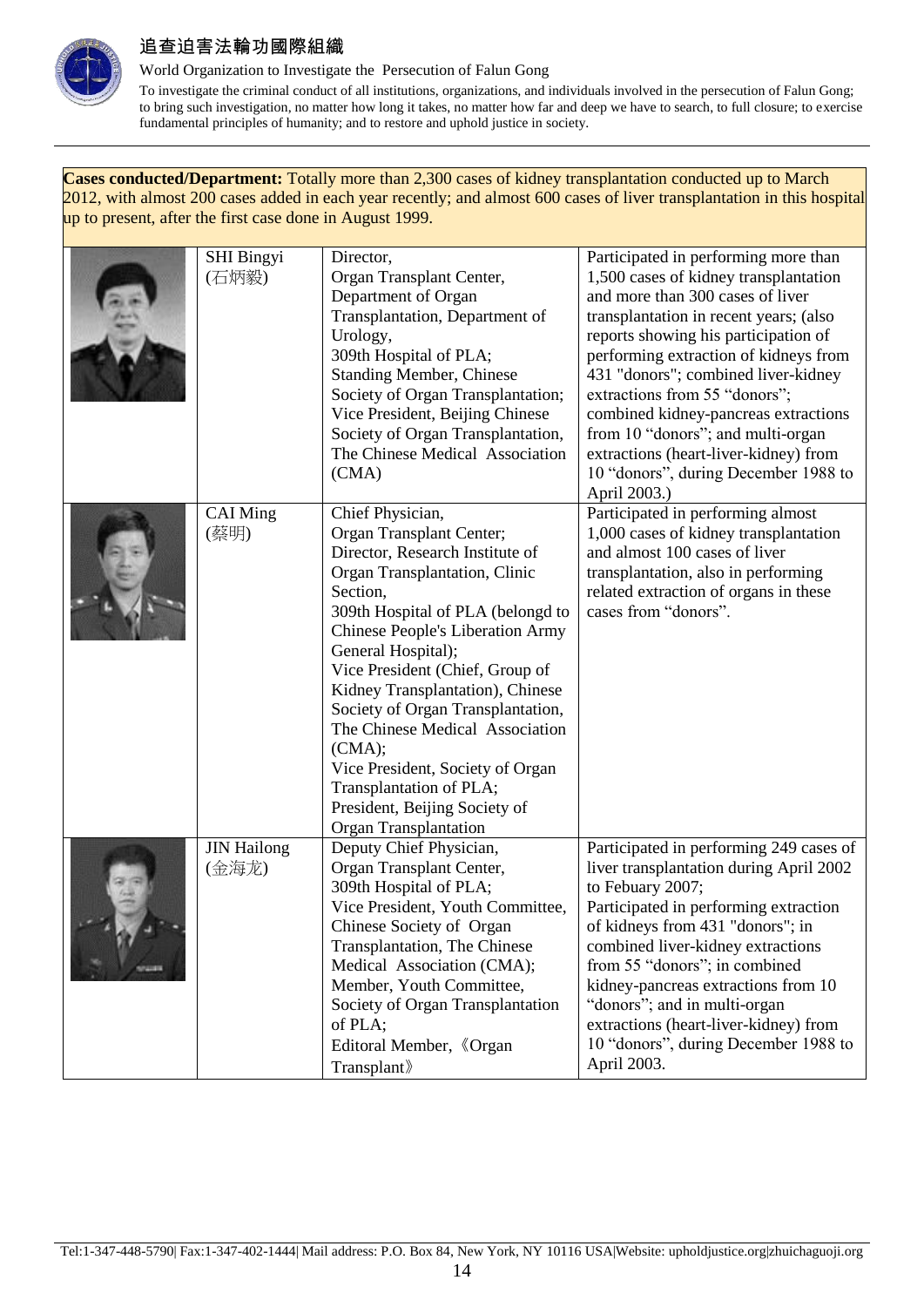

World Organization to Investigate the Persecution of Falun Gong

| <b>QIAN Yeyong</b><br>(钱叶勇) | Chief Physician,<br>Organ Transplant Center,<br>309th Hospital of PLA;<br>Director, Department of Organ<br>Transplantation Surgery,<br>309th Hospital of PLA (belongd to<br><b>Chinese People's Liberation Army</b><br>General Hospital);<br>Member, Youth Committee,<br>Beijing Society of Organ<br>Transplantation | Participated in performing 921 cases of<br>kidney transplantation during January<br>2000 to January 2010;<br>Participated in performing 116 cases of<br>kidney transplantation during Febuary<br>1, 2010 to January 31, 2011;<br>Participated in performing extraction<br>of kidneys from 431 "donors"; in<br>combined liver-kidney extractions<br>from 55 "donors"; in combined<br>kidney-pancreas extractions from 10<br>"donors"; and in multi-organ<br>extractions (heart-liver-kidney) from<br>10 "donors", during December 1988 to<br>April 2003. |
|-----------------------------|----------------------------------------------------------------------------------------------------------------------------------------------------------------------------------------------------------------------------------------------------------------------------------------------------------------------|---------------------------------------------------------------------------------------------------------------------------------------------------------------------------------------------------------------------------------------------------------------------------------------------------------------------------------------------------------------------------------------------------------------------------------------------------------------------------------------------------------------------------------------------------------|
| <b>BO</b> Hongwei<br>(柏宏伟)  | Deputy Chief Physician,<br>Deputy Director,<br>Second Department of Urology,<br>Organ Transplant Center,<br>309th Hospital of PLA                                                                                                                                                                                    | Participated in performing 116 cases of<br>kidney transplantation during Febuary<br>1, 2010 to January 31, 2011;<br>Participated in performing extraction<br>of kidneys from 431 "donors"; in<br>combined liver-kidney extractions<br>from 55 "donors"; in combined<br>kidney-pancreas extractions from 10<br>"donors"; and in multi-organ<br>extractions (heart-liver-kidney) from<br>10 "donors", during December 1988 to<br>April 2003.                                                                                                              |
| DU Guosheng<br>(杜国盛)        | Chief Physician,<br>Organ Transplant Center,<br>309th Hospital of PLA;<br>Member, Group of Liver<br><b>Transplantation, Chinese Society</b><br>of Organ Transplantation;<br>Member, Youth Committee,<br>Beijing Society of Organ<br><b>Transplantation, The Chinese</b><br>Medical Association (CMA)                 | Performing 600 cases of liver<br>transplantation and 16 cases of<br>combined liver-kidney transplantation<br>as a Department leader;<br>Participated in performing extraction<br>of kidneys from 431 "donors"; in<br>combined liver-kidney extractions<br>from 55 "donors"; in combined<br>kidney-pancreas extractions from 10<br>"donors"; and in multi-organ<br>extractions (heart-liver-kidney) from<br>10 "donors", during December 1988 to<br>April 2003.                                                                                          |
| DAI Xin<br>(戴新)             | Deputy Chief Physician,<br>Department of Hepatobiliary<br>Surgery;<br>Research Institute of Organ<br>Transplantation,<br>309th Hospital of PLA                                                                                                                                                                       | Participated in performing more than<br>100 cases of liver transplantation doing<br>carrer development in early stage of<br>this filed nationwide;<br>Participated in performing combined<br>liver-kidney extractions from 100 non-<br>heart-beating "donors" (male 94,<br>female 6, average age 29 yrs) during<br>January 2000 to December 2006.                                                                                                                                                                                                       |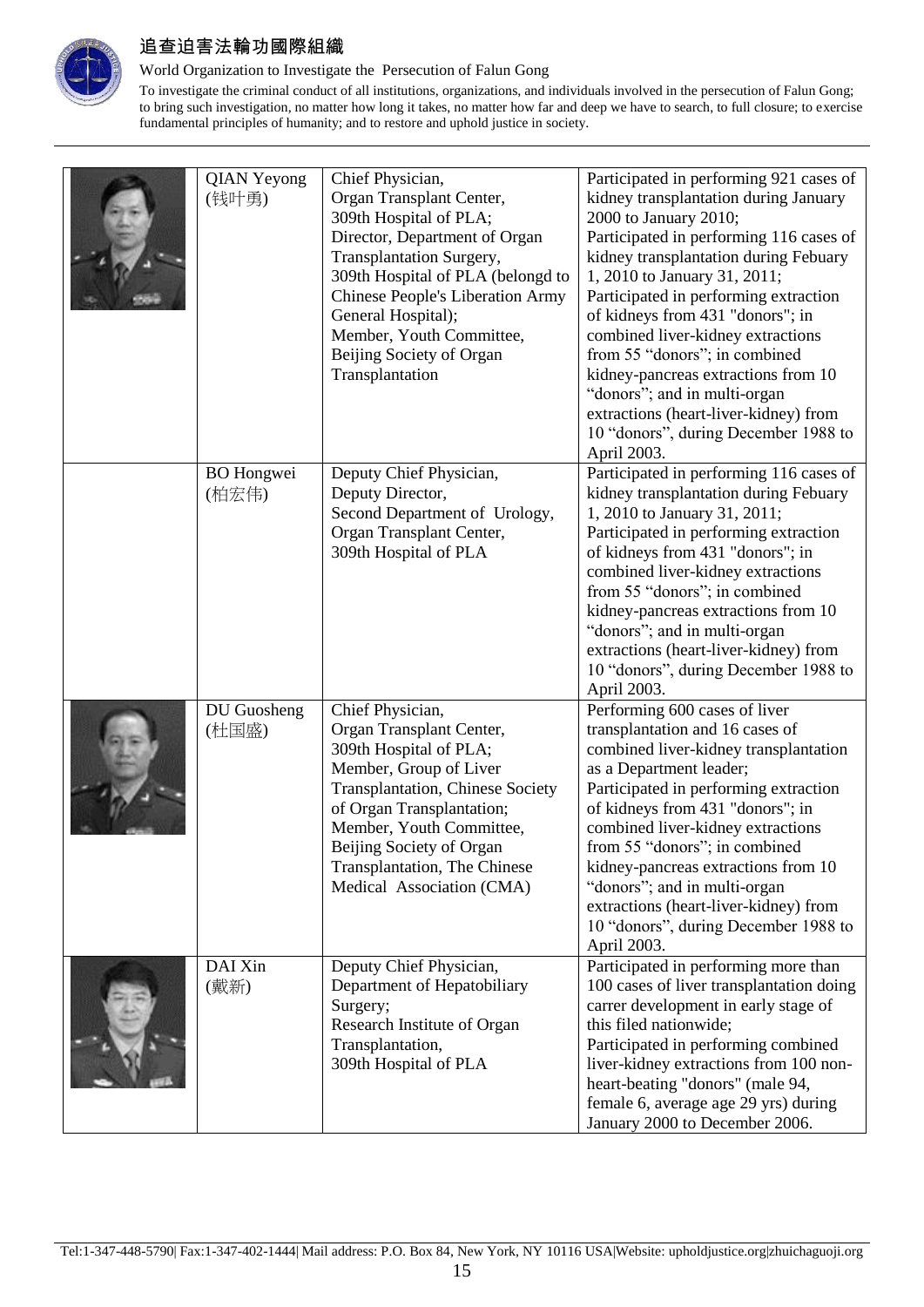

World Organization to Investigate the Persecution of Falun Gong

| <b>ZHU</b> Zhidong<br>(朱志东)     | Deputy Chief Physician, Associate<br>Professor,<br>Department of Hepatobiliary<br>Surgery;<br>Research Institute of Organ<br>Transplantation,<br>309th Hospital of PLA | Participated in performing several<br>hundred of liver transplantation and the<br>post-operation management of<br>recipients.                                                                                                                                                                                                                                           |
|---------------------------------|------------------------------------------------------------------------------------------------------------------------------------------------------------------------|-------------------------------------------------------------------------------------------------------------------------------------------------------------------------------------------------------------------------------------------------------------------------------------------------------------------------------------------------------------------------|
| LI Hucheng<br>(李虎城)             | Deputy Chief Physician,<br>Department of Hepatobiliary<br>Surgery;<br>Research Institute of Organ<br>Transplantation,<br>309th Hospital of PLA                         | Participated in performing 26 cases of<br>liver transplantation for up to 2007.                                                                                                                                                                                                                                                                                         |
| <b>HOU</b> Ruipeng<br>(侯瑞鹏)     | Organ Transplant Center of<br>PLA, Clinic Section,<br>309th Hospital of PLA                                                                                            | Participated in performing 8 cases of<br>liver transplantation in 2005.                                                                                                                                                                                                                                                                                                 |
| ZHAO Yubo<br>(赵豫波)              | Organ Transplant Center of PLA,<br>Clinic Section,<br>309th Hospital of PLA                                                                                            | Participated in performing 8 cases of<br>liver transplantation in 2005.                                                                                                                                                                                                                                                                                                 |
| AO Guokun<br>(敖国昆)              | Department of Radiology,<br>309th Hospital of PLA                                                                                                                      | Participated in performing 26 cases of<br>liver transplantation for up to 2007.                                                                                                                                                                                                                                                                                         |
| <b>WANG</b><br>Ruiguan<br>(王瑞官) | Department of Hepatobiliary<br>Surgery,<br>309th Hospital of PLA                                                                                                       | Participated in performing 40 cases of<br>liver transplantation during 2003 to<br>2009, with the parameter of "donors",<br>warm ischemic time $0\nightharpoonup 5$ min (ave, 2)<br>min).                                                                                                                                                                                |
| <b>ZOU</b> Yiping<br>(邹一平)      | Department of Hepatobiliary<br>Surgery,<br>309th Hospital of PLA                                                                                                       | Participated in performing 40 cases of<br>liver transplantation during 2003 to<br>2009, with the parameter of "donors",<br>warm ischemic time $0 \sim 5$ min (ave, 2)<br>min);<br>Participated in performing extraction<br>of livers for 3 cases of orthotopic liver<br>transplantation on August 6, 1999,<br>November 11, 1999, and January 28,<br>2000, respectively. |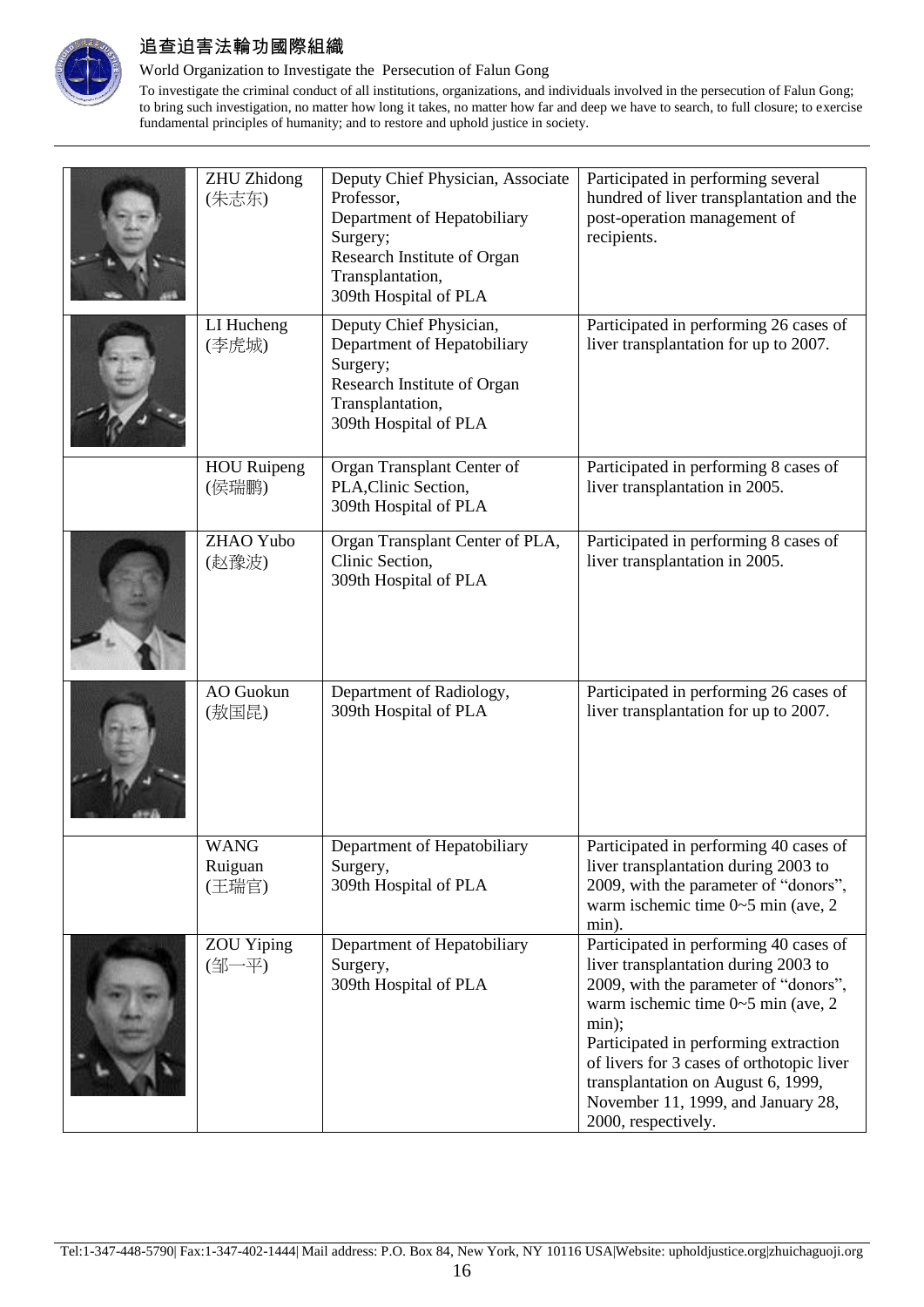

World Organization to Investigate the Persecution of Falun Gong

| <b>HUANG Hui</b><br>Department of Hepatobiliary<br>Participated in performing 40 cases of<br>liver transplantation during 2003 to<br>(黄辉)<br>Surgery,<br>309th Hospital of PLA<br>2009, with the parameter of "donors",<br>warm ischemic time $0 \sim 5$ min (ave, 2)<br>min).<br>Participated in performing 24 cases of<br><b>WANG Yawei</b><br>309th Hospital of PLA |  |
|------------------------------------------------------------------------------------------------------------------------------------------------------------------------------------------------------------------------------------------------------------------------------------------------------------------------------------------------------------------------|--|
|                                                                                                                                                                                                                                                                                                                                                                        |  |
|                                                                                                                                                                                                                                                                                                                                                                        |  |
|                                                                                                                                                                                                                                                                                                                                                                        |  |
|                                                                                                                                                                                                                                                                                                                                                                        |  |
|                                                                                                                                                                                                                                                                                                                                                                        |  |
| kidney transplantation during February<br>(王亚炜)                                                                                                                                                                                                                                                                                                                        |  |
| 1988 to April 2003; (also reports                                                                                                                                                                                                                                                                                                                                      |  |
| showing his participation of                                                                                                                                                                                                                                                                                                                                           |  |
| performing extraction of kidneys from                                                                                                                                                                                                                                                                                                                                  |  |
| 431 "donors"; in combined liver-                                                                                                                                                                                                                                                                                                                                       |  |
| kidney extractions from 55 "donors";                                                                                                                                                                                                                                                                                                                                   |  |
| in combined kidney-pancreas                                                                                                                                                                                                                                                                                                                                            |  |
| extractions from 10 "donors"; and in                                                                                                                                                                                                                                                                                                                                   |  |
| multi-organ extractions (heart-liver-                                                                                                                                                                                                                                                                                                                                  |  |
| kidney) from 10 "donors" during the                                                                                                                                                                                                                                                                                                                                    |  |
| same period.)                                                                                                                                                                                                                                                                                                                                                          |  |
| 309th Hospital of PLA<br>Participated in performing 74 cases of<br><b>ZHAN</b> Shengli                                                                                                                                                                                                                                                                                 |  |
| kidney transplantation during June<br>(詹胜利)                                                                                                                                                                                                                                                                                                                            |  |
| 2004 to June 2005;                                                                                                                                                                                                                                                                                                                                                     |  |
| Participated in performing extraction                                                                                                                                                                                                                                                                                                                                  |  |
| of kidneys from 431 "donors"; in                                                                                                                                                                                                                                                                                                                                       |  |
| combined liver-kidney extractions                                                                                                                                                                                                                                                                                                                                      |  |
| from 55 "donors"; in combined                                                                                                                                                                                                                                                                                                                                          |  |
| kidney-pancreas extractions from 10                                                                                                                                                                                                                                                                                                                                    |  |
| "donors"; and in multi-organ                                                                                                                                                                                                                                                                                                                                           |  |
| extractions (heart-liver-kidney) from                                                                                                                                                                                                                                                                                                                                  |  |
| 10 "donors", during December 1988 to                                                                                                                                                                                                                                                                                                                                   |  |
| April 2003.<br>LI Weimin<br>Participated in performing 54 cases of<br>Chief Physician, Professor,                                                                                                                                                                                                                                                                      |  |
| (李为民)<br>Organ Transplant Center;<br>liver transplantation during July 2002                                                                                                                                                                                                                                                                                            |  |
| Director,<br>to March 2009;                                                                                                                                                                                                                                                                                                                                            |  |
| First Department of Hepatobiliary<br>Participated in performing extraction                                                                                                                                                                                                                                                                                             |  |
| of livers for 3 cases of orthotopic liver<br>Surgery,                                                                                                                                                                                                                                                                                                                  |  |
| 309th Hospital of PLA<br>transplantation on August 6, 1999,                                                                                                                                                                                                                                                                                                            |  |
| $\frac{d^2\mathbf{d}}{d\mathbf{d}}$<br>November 11, 1999, and January 28,                                                                                                                                                                                                                                                                                              |  |
| 2000, respectively.                                                                                                                                                                                                                                                                                                                                                    |  |
| Participated in performing 15 cases of<br><b>ZHENG Dehua</b><br>Department of Hepatobiliary                                                                                                                                                                                                                                                                            |  |
| combined liver-kidney transplantations<br>Surgery,<br>(郑德华)                                                                                                                                                                                                                                                                                                            |  |
| Organ Transplant Center of PLA,<br>during April 2002 to April 2011.                                                                                                                                                                                                                                                                                                    |  |
| 309th Hospital of PLA                                                                                                                                                                                                                                                                                                                                                  |  |
| LIU Haorun<br>First Department of Hepatobiliary<br>Participated in performing 54 cases of                                                                                                                                                                                                                                                                              |  |
| (刘浩润)<br>liver transplantation during July 2002<br>Surgery,                                                                                                                                                                                                                                                                                                            |  |
| 309th Hospital of PLA<br>to March 2009.                                                                                                                                                                                                                                                                                                                                |  |
|                                                                                                                                                                                                                                                                                                                                                                        |  |
|                                                                                                                                                                                                                                                                                                                                                                        |  |
| Department of Hepatobiliary<br>Participated in performing 15 cases of<br><b>CUI Hongtao</b>                                                                                                                                                                                                                                                                            |  |
| combined liver-kidney transplantations<br>Surgery,<br>(崔洪涛)                                                                                                                                                                                                                                                                                                            |  |
| Organ Transplant Center of PLA,<br>during April 2002 to April 2011.                                                                                                                                                                                                                                                                                                    |  |
| 309th Hospital of PLA                                                                                                                                                                                                                                                                                                                                                  |  |
| <b>GUAN Jian</b><br>Organ Transplant Center of PLA,<br>Participated in performing 4 cases of<br>309th Hospital of PLA<br>liver transplantation during April 2002<br>(关键)                                                                                                                                                                                               |  |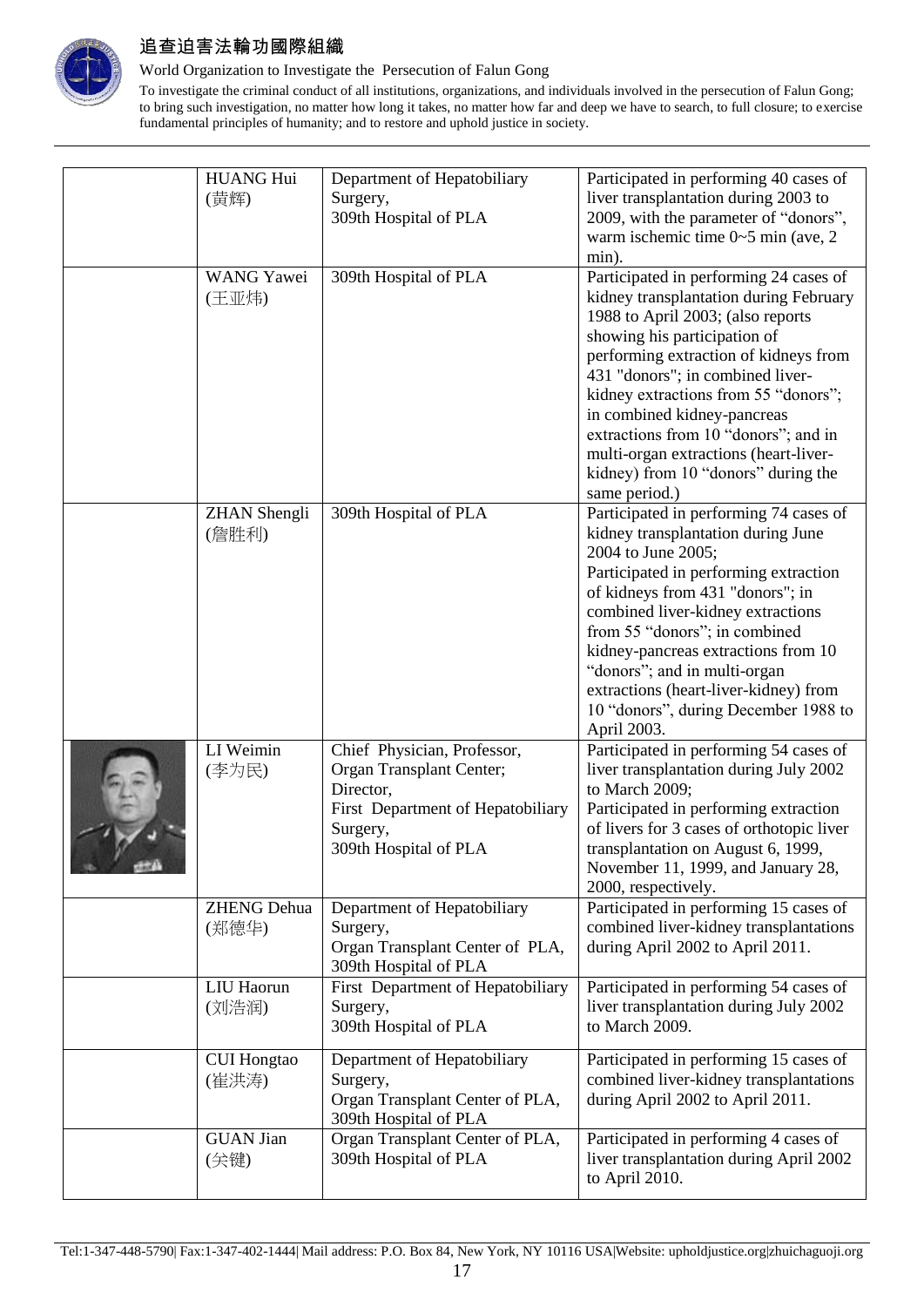

World Organization to Investigate the Persecution of Falun Gong

| <b>ZHENG Fang</b><br>(郑方)   | Deputy Chief Physician, Associate<br>Professor,<br>Organ Transplant Center;<br>309th Hospital of PLA | Participated in performing 54 cases of<br>liver transplantation during July 2002<br>to March 2009;<br>Participated in performing extraction<br>of livers for 3 cases of orthotopic liver<br>transplantation on August 6, 1999,<br>November 11, 1999, and January 28,<br>2000, respectively.                                                                                                                                  |
|-----------------------------|------------------------------------------------------------------------------------------------------|------------------------------------------------------------------------------------------------------------------------------------------------------------------------------------------------------------------------------------------------------------------------------------------------------------------------------------------------------------------------------------------------------------------------------|
| <b>SONG Jiyong</b><br>(宋继勇) | Deputy Chief Physician,<br>Organ Transplant Center,<br>309th Hospital of PLA                         | Participated in performing 54 cases of<br>liver transplantation during July 2002<br>to March 2009;<br>Participated in performing extraction<br>of kidneys from 431 "donors"; in<br>combined liver-kidney extractions<br>from 55 "donors"; in combined<br>kidney-pancreas extractions from 10<br>"donors"; and in multi-organ<br>extractions (heart-liver-kidney) from<br>10 "donors", during December 1988 to<br>April 2003. |
| <b>WANG Shuang</b><br>(王爽)  | Organ Transplant Center,<br>309th Hospital of PLA                                                    | Participated in performing 249 cases of<br>liver transplantation during April 2002<br>to February 2007.                                                                                                                                                                                                                                                                                                                      |
| <b>XU</b> Hongbing<br>(许红兵) | Chief Physician,<br>Department of Hepatobiliary<br>Surgery,<br>309th Hospital of PLA                 | Participated in performing 3 cases of<br>orthotopic liver transplantation, as well<br>as in performing extraction of livers<br>from 3 "donors" on August 6, 1999,<br>November 11, 1999, and January 28,<br>2000, respectively.                                                                                                                                                                                               |
| XIAO Yinqi<br>(萧荫祺)         | Chief Physician,<br>Department of Hepatobiliary<br>Surgery,<br>309th Hospital of PLA                 | Participated in performing 3 cases of<br>orthotopic liver transplantation, as well<br>as in performing extraction of livers<br>from 3 "donors" on August 6, 1999,<br>November 11, 1999, and January 28,<br>2000, respectively.                                                                                                                                                                                               |
| DU Jidong<br>(杜继东)          | Department of Hepatobiliary<br>Surgery,<br>309th Hospital of PLA                                     | Participated in performing 3 cases of<br>orthotopic liver transplantation, as well<br>as in performing extraction of livers<br>from 3 "donors" on August 6, 1999,<br>November 11, 1999, and January 28,<br>2000, respectively.                                                                                                                                                                                               |
| CAO Min<br>(曹敏)             | Department of Hepatobiliary<br>Surgery,<br>309th Hospital of PLA                                     | Participated in performing 3 cases of<br>orthotopic liver transplantation, as well<br>as in performing extraction of livers<br>from 3 "donors" on August 6, 1999,<br>November 11, 1999, and January 28,<br>2000, respectively.                                                                                                                                                                                               |
| LI Pengcheng<br>(李鹏程)       | Department of Hepatobiliary<br>Surgery,                                                              | Participated in performing 74 cases of<br>kidney transplantation during June                                                                                                                                                                                                                                                                                                                                                 |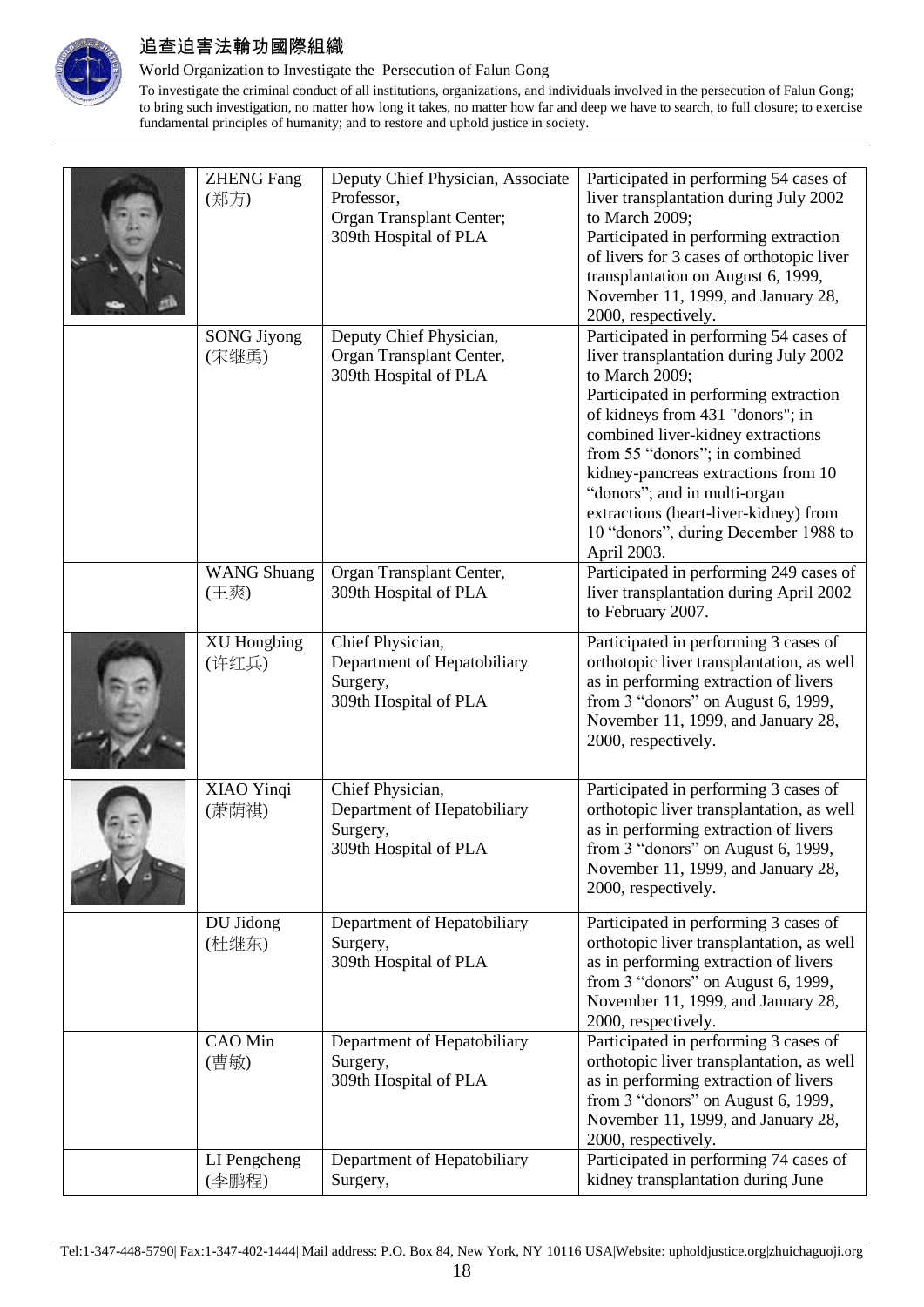

World Organization to Investigate the Persecution of Falun Gong

|                             | 309th Hospital of PLA                                                                                                      | 2004 to June 2005.                                                                                                                                                                                                                                                                                                                                                                                                                                                                                                                                                                 |
|-----------------------------|----------------------------------------------------------------------------------------------------------------------------|------------------------------------------------------------------------------------------------------------------------------------------------------------------------------------------------------------------------------------------------------------------------------------------------------------------------------------------------------------------------------------------------------------------------------------------------------------------------------------------------------------------------------------------------------------------------------------|
| <b>YUAN Ming</b><br>(袁铭)    | Deputy Chief Physician,<br>Organ Transplant Center,<br>309th Hospital of PLA                                               | Participated in performing 2 cases of<br>kidney transplantation during January<br>to June in 2010.                                                                                                                                                                                                                                                                                                                                                                                                                                                                                 |
| LI Zhouli<br>(李州利)          | Deputy Chief Physician,<br>Organ Transplant Center;<br>Deputy Director,<br>Department of Urology,<br>309th Hospital of PLA | Participated in performing 36 cases of<br>orthotopic liver transplantations from<br>"donors" during May 2009 to May<br>2010;<br>Participated in performing 24 cases of<br>kidney transplantation during February<br>1988 to April 2003; (also reports<br>showing his participation of<br>performing extraction of kidneys from<br>431 "donors"; in combined liver-<br>kidney extractions from 55 "donors";<br>in combined kidney-pancreas<br>extractions from 10 "donors"; and in<br>multi-organ extractions (heart-liver-<br>kidney) from 10 "donors" during the<br>same period.) |
| LI Congran<br>(李聪然)         | Organ Transplant Center,<br>309th Hospital of PLA                                                                          | Participated in performing 36 cases of<br>orthotopic liver transplantations during<br>May 2009 to May 2010.                                                                                                                                                                                                                                                                                                                                                                                                                                                                        |
| <b>CHEN</b> Liping<br>(陈莉萍) | Organ Transplant Center,<br>309th Hospital of PLA                                                                          | Participated in performing 153 cases of<br>kidney transplantation during Febuary<br>1995 to September 2004.                                                                                                                                                                                                                                                                                                                                                                                                                                                                        |
| <b>WANG Qiang</b><br>(王强)   | Deputy Chief Physician,<br>Organ Transplant Center,<br>309th Hospital of PLA                                               | Participated in performing 1,061 cases<br>of kidney transplantation during 2008<br>to 2012.                                                                                                                                                                                                                                                                                                                                                                                                                                                                                        |
| LI Xiang<br>(李响)            | Deputy Chief Physician,<br>Organ Transplant Center,<br>309th Hospital of PLA                                               | Participated in performing 1,061 cases<br>of kidney transplantation during 2008<br>to 2012.                                                                                                                                                                                                                                                                                                                                                                                                                                                                                        |
| FAN Yu<br>(范宇)              | Attending Physician,<br>Organ Transplant Center,<br>309th Hospital of PLA                                                  | Participated in performing 829 cases of<br>kidney transplantation during 1998 to<br>2005.                                                                                                                                                                                                                                                                                                                                                                                                                                                                                          |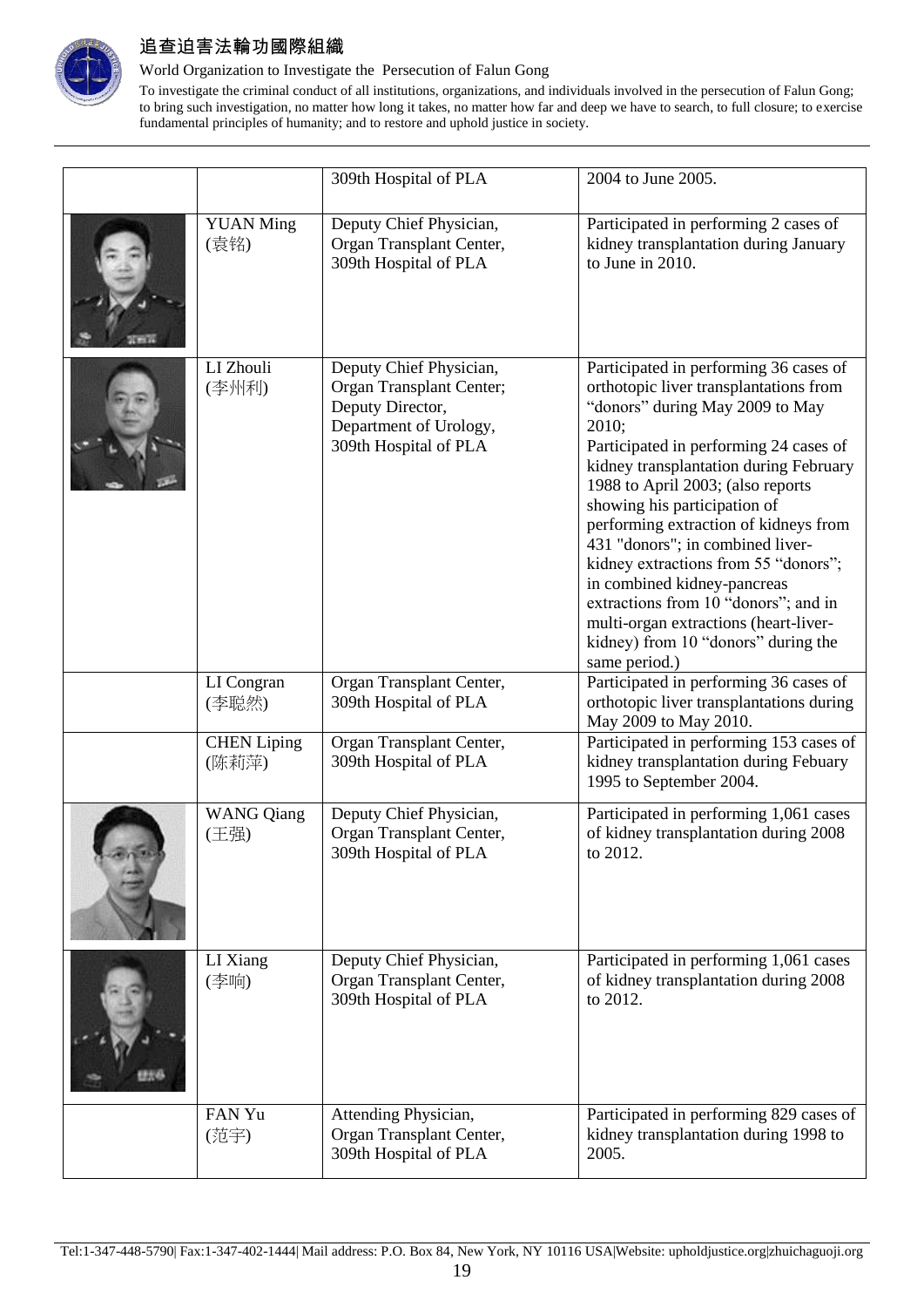

World Organization to Investigate the Persecution of Falun Gong

| <b>OUYANG</b> Yun  | Organ Transplant Center,                                   | Participated in performing 15 cases of                                           |
|--------------------|------------------------------------------------------------|----------------------------------------------------------------------------------|
| (欧阳昀)              | 309th Hospital of PLA                                      | kidney transplantation during 1998 to                                            |
|                    |                                                            | 2005.                                                                            |
| DU Yuan            | Organ Transplant Center,                                   | Participated in performing 15 cases of                                           |
| (杜原)               | 309th Hospital of PLA                                      | kidney transplantation during 1998 to<br>2005.                                   |
| <b>CHANG</b>       | Deputy Chief Physician,                                    | Participated in performing kidney                                                |
| Jingyuan           | Organ Transplant Center,                                   | transplantation for 921 cases during                                             |
| (常京元)              | 309th Hospital of PLA                                      | January 2000 to January 2010;                                                    |
|                    |                                                            | Participated in performing extraction                                            |
|                    |                                                            | of kidneys from 431 "donors"; in                                                 |
|                    |                                                            | combined liver-kidney extractions                                                |
|                    |                                                            | from 55 "donors"; in combined                                                    |
|                    |                                                            | kidney-pancreas extractions from 10                                              |
|                    |                                                            | "donors"; and in multi-organ                                                     |
|                    |                                                            | extractions (heart-liver-kidney) from                                            |
|                    |                                                            | 10 "donors", during December 1988 to                                             |
|                    |                                                            | April 2003.                                                                      |
| <b>WANG</b>        | The Second Department of                                   | Participated in performing kidney                                                |
| Hongyang           | Urology,                                                   | transplantation (the number of cases, to                                         |
| (王洪阳)              | Organ Transplant Center,                                   | be investigated).                                                                |
|                    | 309th Hospital of PLA                                      |                                                                                  |
| XIE Junjie         | The Second Department of<br>Urology,                       | Participated in performing 116 cases of<br>kidney transplantation during Febuary |
| (解俊杰)              | Organ Transplant Center,                                   | 1, 2010 to January 31, 2011.                                                     |
|                    | 309th Hospital of PLA                                      |                                                                                  |
|                    |                                                            |                                                                                  |
| <b>YUAN Qing</b>   | <b>Organ Transplantation Research</b>                      | Participated in performing 1,061 cases                                           |
| (袁清)               | Institute of PLA,                                          | of kidney transplantation during 2008                                            |
|                    | 309th Hospital of PLA                                      | to 2012.                                                                         |
| XU Liang           | <b>Organ Transplantation Research</b><br>Institute of PLA, | Participated in performing 1,061 cases<br>of kidney transplantation during 2008  |
| (许亮)               | 309th Hospital of PLA                                      | to 2012.                                                                         |
|                    |                                                            |                                                                                  |
| <b>CUI Hanwen</b>  | <b>Organ Transplantation Research</b>                      | Participated in performing 1,061 cases                                           |
| (崔瀚文)              | Institute of PLA,                                          | of kidney transplantation during 2008                                            |
|                    | 309th Hospital of PLA                                      | to 2012.                                                                         |
| <b>LIU</b> Dezhong | Deputy Chief Physician,                                    | Participated in performing 25 cases of                                           |
| (刘德忠)              | <b>Organ Transplantation Research</b><br>Institute of PLA, | kidney transplantation during January<br>2003 to December 2007.                  |
|                    | 309th Hospital of PLA                                      |                                                                                  |
|                    |                                                            |                                                                                  |
|                    |                                                            |                                                                                  |
|                    |                                                            |                                                                                  |
|                    |                                                            |                                                                                  |
|                    |                                                            |                                                                                  |
| LIU Kuili          | <b>Organ Transplantation Research</b>                      | Participated in performing 25 cases of                                           |
| (刘奎利)              | Institute of PLA,                                          | kidney transplantation during January                                            |
|                    | 309th Hospital of PLA                                      | 2003 to December 2007.                                                           |
| <b>ZHOU</b>        | <b>Organ Transplantation Research</b>                      | Participated in performing 37 cases of                                           |
| Wenqiang           | Institute of PLA,                                          | kidney transplantation during July                                               |
| (周文强)              | 309th Hospital of PLA                                      | 2004 to August 2005.                                                             |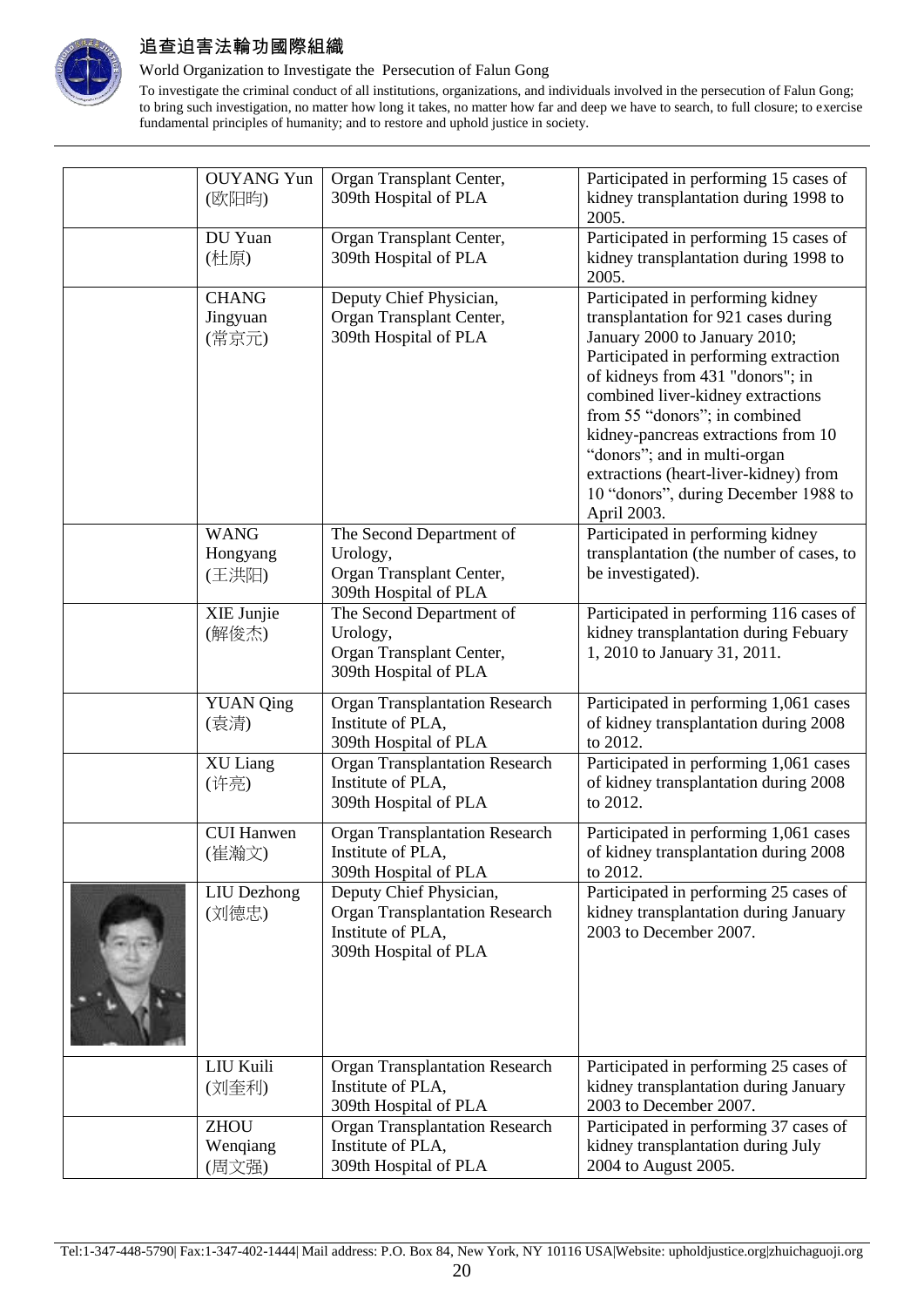

World Organization to Investigate the Persecution of Falun Gong

| <b>WU Ruojun</b><br>(武若君)   | Deputy Chief Physician,<br><b>Organ Transplantation Research</b><br>Institute of PLA,<br>309th Hospital of PLA | Participated in performing 26 cases of<br>kidney transplantation during July<br>2000 to July 2005.                                                                                                                                        |
|-----------------------------|----------------------------------------------------------------------------------------------------------------|-------------------------------------------------------------------------------------------------------------------------------------------------------------------------------------------------------------------------------------------|
| LI Chao<br>(李超)             | Attending Physician, Lecturer,<br>Organ Transplant Center,<br>309th Hospital of PLA                            | Participated ever in performing at least<br>34 cases of kidney transplantation.                                                                                                                                                           |
| <b>LIU</b> Lupeng<br>(刘路鹏)  | Organ Transplant Center,<br>309th Hospital of PLA                                                              | Participated in performing kidney<br>transplantation from 166 cadaveric<br>"donors" during January 2001 to<br>January 2003;<br>Participated in performing kidney<br>transplantation for 183 cases during<br>January 2004 to January 2006. |
| <b>JIA</b> Jinfeng<br>(贾金凤) | Organ Transplant Center,<br>309th Hospital of PLA                                                              | Participated in performing 187 cases of<br>kidney transplantation during January<br>2004 to June 2005.                                                                                                                                    |
| QI Baoyu<br>(齐宝玉)           | Organ Transplant Center,<br>309th Hospital of PLA                                                              | Participated in performing 187 cases of<br>kidney transplantation during January<br>2004 to June 2005.                                                                                                                                    |
| <b>ZHENG Huili</b><br>(郑慧丽) | Organ Transplant Center,<br>309th Hospital of PLA                                                              | Participated in performing 361 cases of<br>kidney transplantation during January<br>2000 to December 2003.                                                                                                                                |
| <b>HAN Mengxia</b><br>(韩孟霞) | Organ Transplant Center,<br>309th Hospital of PLA                                                              | Participated in performing 361 cases of<br>kidney transplantation during January<br>2000 to December 2003.                                                                                                                                |
| LI Gang<br>(李钢)             | Deputy Chief Physician,<br>Organ Transplant Center,<br>309th Hospital of PLA                                   | Participated in performing 116 cases of<br>kidney transplantation during Febuary<br>1, 2010 to January 31, 2011.                                                                                                                          |
| LI Kun<br>(李昆)              | Organ Transplant Center,<br>309th Hospital of PLA                                                              | Participated in performing 116 cases of<br>kidney transplantation during Febuary<br>1, 2010 to January 31, 2011.                                                                                                                          |
| <b>WANG Zhen</b><br>(王振)    | Deputy Chief Physician,<br>Organ Transplant Center,<br>309th Hospital of PLA                                   | Participated in performing 921 cases of<br>kidney transplantation during January<br>2000 to January 2010.                                                                                                                                 |
| <b>ZHANG Chao</b><br>(张潮)   | Organ Transplant Center,<br>309th Hospital of PLA                                                              | Participated in performing 921 cases of<br>kidney transplantation during January<br>2000 to January 2010.                                                                                                                                 |
| WEI Xing<br>(韦星)            | Attending Physician,<br>Organ Transplant Center,<br>309th Hospital of PLA                                      | Participated in performing 1,061 cases<br>of kidney transplantation during 2008<br>to 2012.                                                                                                                                               |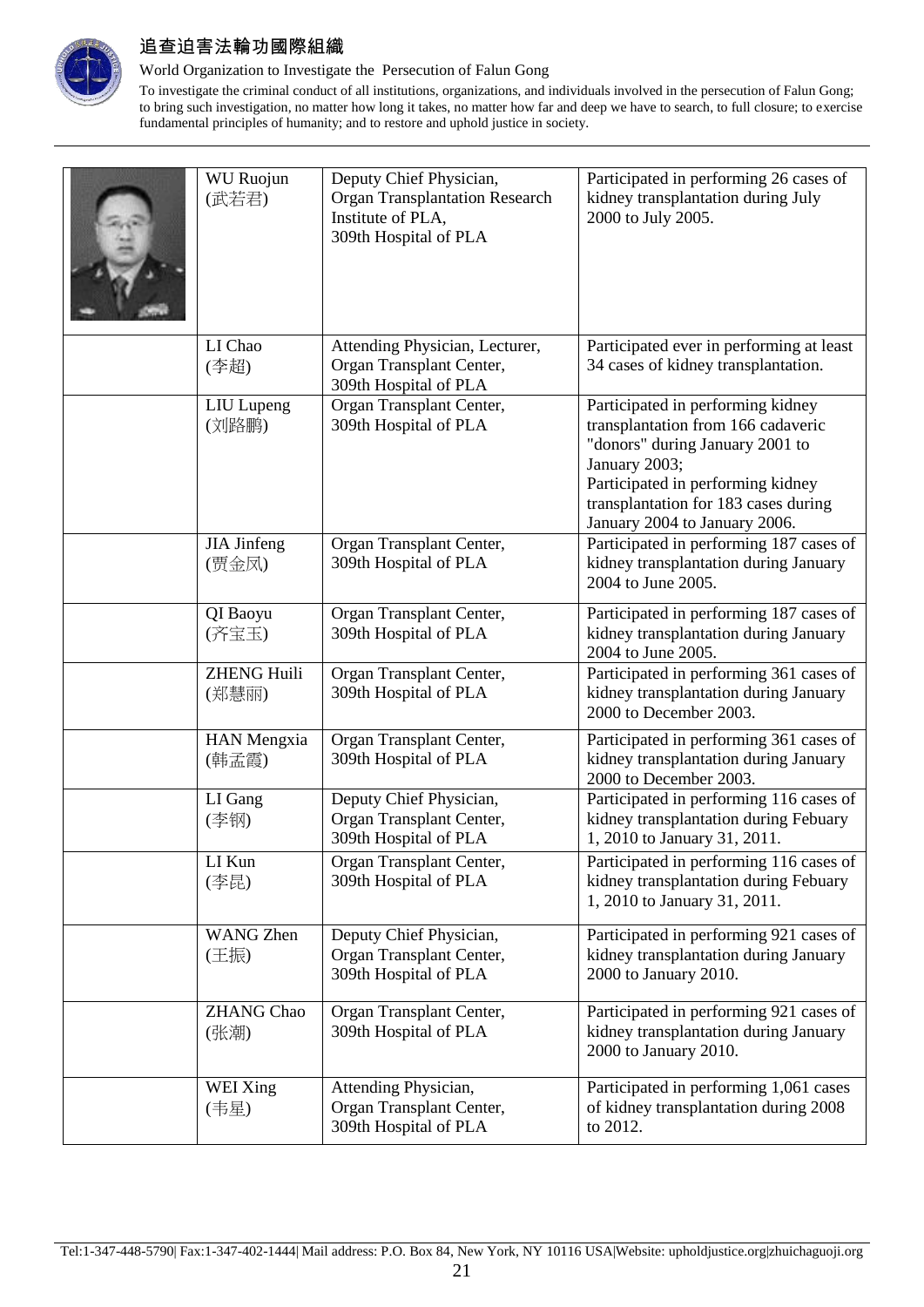

World Organization to Investigate the Persecution of Falun Gong

To investigate the criminal conduct of all institutions, organizations, and individuals involved in the persecution of Falun Gong; to bring such investigation, no matter how long it takes, no matter how far and deep we have to search, to full closure; to exercise fundamental principles of humanity; and to restore and uphold justice in society.

| LI Yuanxin<br>(李元新) | Chief Physician,<br>Deputy Director,<br>Director, Ward Two, Department<br>of Surgery,<br>309th Hospital of PLA | Participated in performing 15 cases of<br>small intestines transplantation<br>organized by Nanjing General Hospital<br>of Nanjing Military Command, PLA<br>during 1994 to 2009; (also reports<br>showing his participation of<br>performing extraction of en bloc<br>procurement for extraction of intestines<br>from 6 "donors" up to 2000;<br>performing multi-organ extractions<br>(liver- small intestine-pancreas-spleen-<br>kidney) from a "donor" up to 2004;<br>performing extraction of abdominal |
|---------------------|----------------------------------------------------------------------------------------------------------------|------------------------------------------------------------------------------------------------------------------------------------------------------------------------------------------------------------------------------------------------------------------------------------------------------------------------------------------------------------------------------------------------------------------------------------------------------------------------------------------------------------|
|                     |                                                                                                                | organs from 8 "donors" during 2007 to<br>2009.                                                                                                                                                                                                                                                                                                                                                                                                                                                             |

**Cases conducted/Department:** the hospital had carried on 5 cases of heart transplantation and 2 cases of lung transplantation.

| <b>ZHANG</b><br>Xianghua<br>(张向华) | Chief Physician,<br>Director,<br>"China-Germany" Heart Center,<br>309th Hospital of PLA                        | Participated in performing one case of<br>heart transplantation on November<br>11, 1999;<br>participated in performing one case of<br>double lungs transplantation on April<br>11, 2006;<br>Participated in performing one case of<br>combined heart-kidney transplantation<br>on May 28, 2008. |
|-----------------------------------|----------------------------------------------------------------------------------------------------------------|-------------------------------------------------------------------------------------------------------------------------------------------------------------------------------------------------------------------------------------------------------------------------------------------------|
| LI Haibin<br>(李海斌)                | Heart-Lung Transplantation<br>Collaborating Group,<br>Organ Transplant Center of PLA,<br>309th Hospital of PLA | Participated in performing 2 cases of<br>heart transplantation, one case of lung<br>transplantation, and one case of<br>combined lung-kidney transplantation<br>during 2004 to 2010.                                                                                                            |
| <b>WANG</b><br>Zhuoqiang<br>(王卓强) | Heart-Lung Transplantation<br>Collaborating Group,<br>Organ Transplant Center of PLA,<br>309th Hospital of PLA | Participated in performing 2 cases of<br>heart transplantation, one case of lung<br>transplantation, and one case of<br>combined lung-kidney transplantation<br>during 2004 to 2010.                                                                                                            |
| <b>CHEN Xiang</b><br>(陈翔)         | Heart-Lung Transplantation<br>Collaborating Group,<br>Organ Transplant Center of PLA,<br>309th Hospital of PLA | Participated in performing 2 cases of<br>heart transplantation, one case of lung<br>transplantation, and one case of<br>combined lung-kidney transplantation<br>during 2004 to 2010.                                                                                                            |
| LI Hongmei<br>(李红梅)               | Heart-Lung Transplantation<br>Collaborating Group,<br>Organ Transplant Center of PLA,<br>309th Hospital of PLA | Participated in performing 2 cases of<br>heart transplantation, one case of lung<br>transplantation, and one case of<br>combined lung-kidney transplantation<br>during 2004 to 2010.                                                                                                            |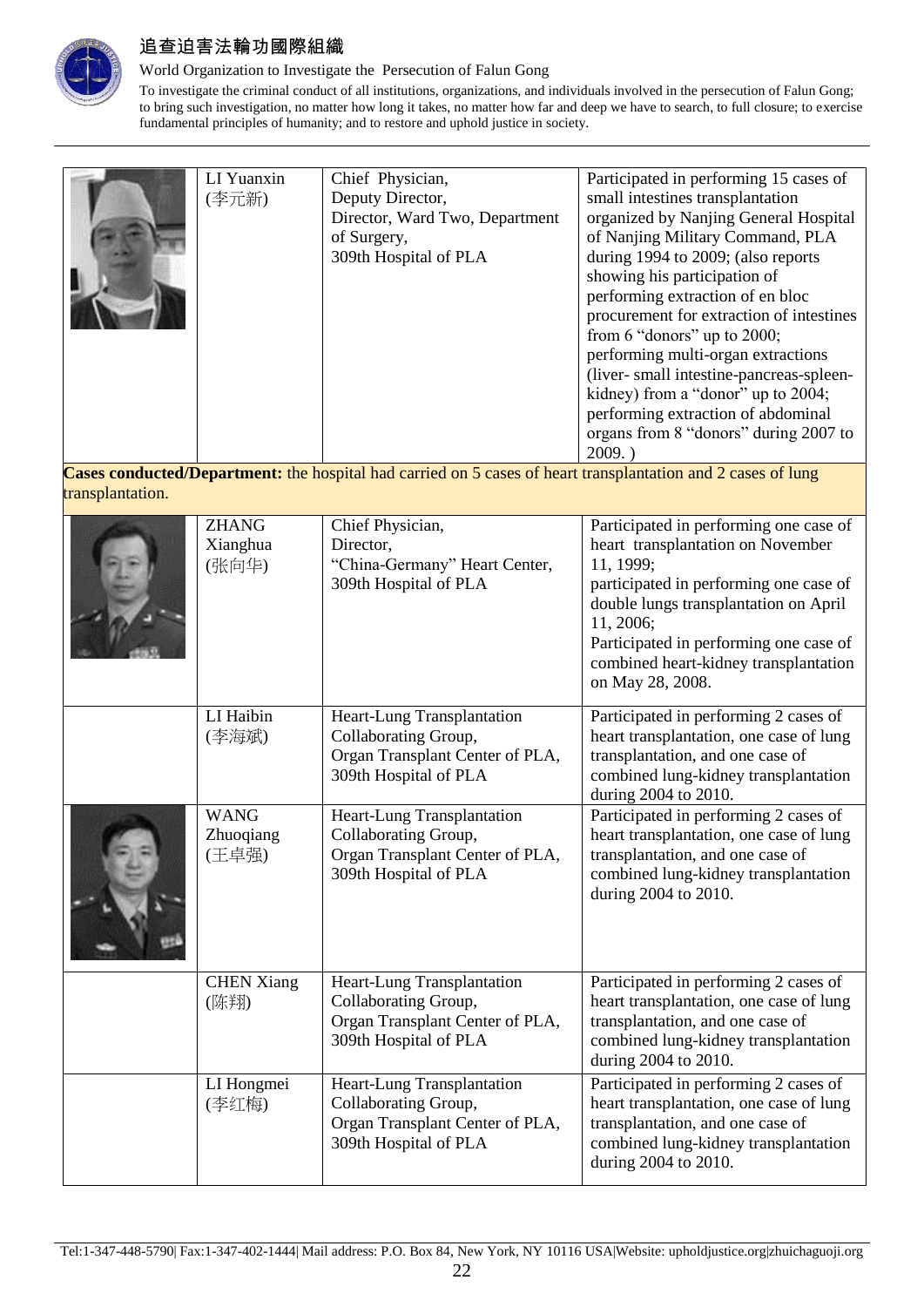

World Organization to Investigate the Persecution of Falun Gong

To investigate the criminal conduct of all institutions, organizations, and individuals involved in the persecution of Falun Gong; to bring such investigation, no matter how long it takes, no matter how far and deep we have to search, to full closure; to exercise fundamental principles of humanity; and to restore and uphold justice in society.

|                                                                | LIU Jingtao<br>(刘京涛)        | Heart-Lung Transplantation<br>Collaborating Group,<br>Organ Transplant Center of PLA,<br>309th Hospital of PLA | Participated in performing 2 cases of<br>heart transplantation, one case of lung<br>transplantation, and one case of<br>combined lung-kidney transplantation<br>during 2004 to 2010. |
|----------------------------------------------------------------|-----------------------------|----------------------------------------------------------------------------------------------------------------|--------------------------------------------------------------------------------------------------------------------------------------------------------------------------------------|
|                                                                | HU Xiao<br>(胡晓)             | Heart-Lung Transplantation<br>Collaborating Group,<br>Organ Transplant Center of PLA,<br>309th Hospital of PLA | Participated in performing 2 cases of<br>heart transplantation, one case of lung<br>transplantation, and one case of<br>combined lung-kidney transplantation<br>during 2004 to 2010. |
|                                                                | LI Tinghui<br>(李廷慧)         | Department of Cardiothoracic<br>Surgery,<br>309th Hospital of PLA                                              | Participated in performing 12 cases of<br>heart transplantation during 2000 to<br>2005.                                                                                              |
|                                                                | <b>HOU Xiaobin</b><br>(侯晓彬) | Department of Cardiothoracic<br>Surgery,<br>309th Hospital of PLA                                              | Participated in performing 12 cases of<br>heart transplantation during 2000 to<br>2005.                                                                                              |
| <b>Cases conducted/Department:</b> Department of Ophthalmology |                             |                                                                                                                |                                                                                                                                                                                      |
|                                                                | <b>GUAN Juan</b><br>(关娟)    | Chief Physician,<br>Department of Ophthalmology,<br>309th Hospital of PLA                                      | Specialized in corneal transplantation.                                                                                                                                              |

**Back to Contents**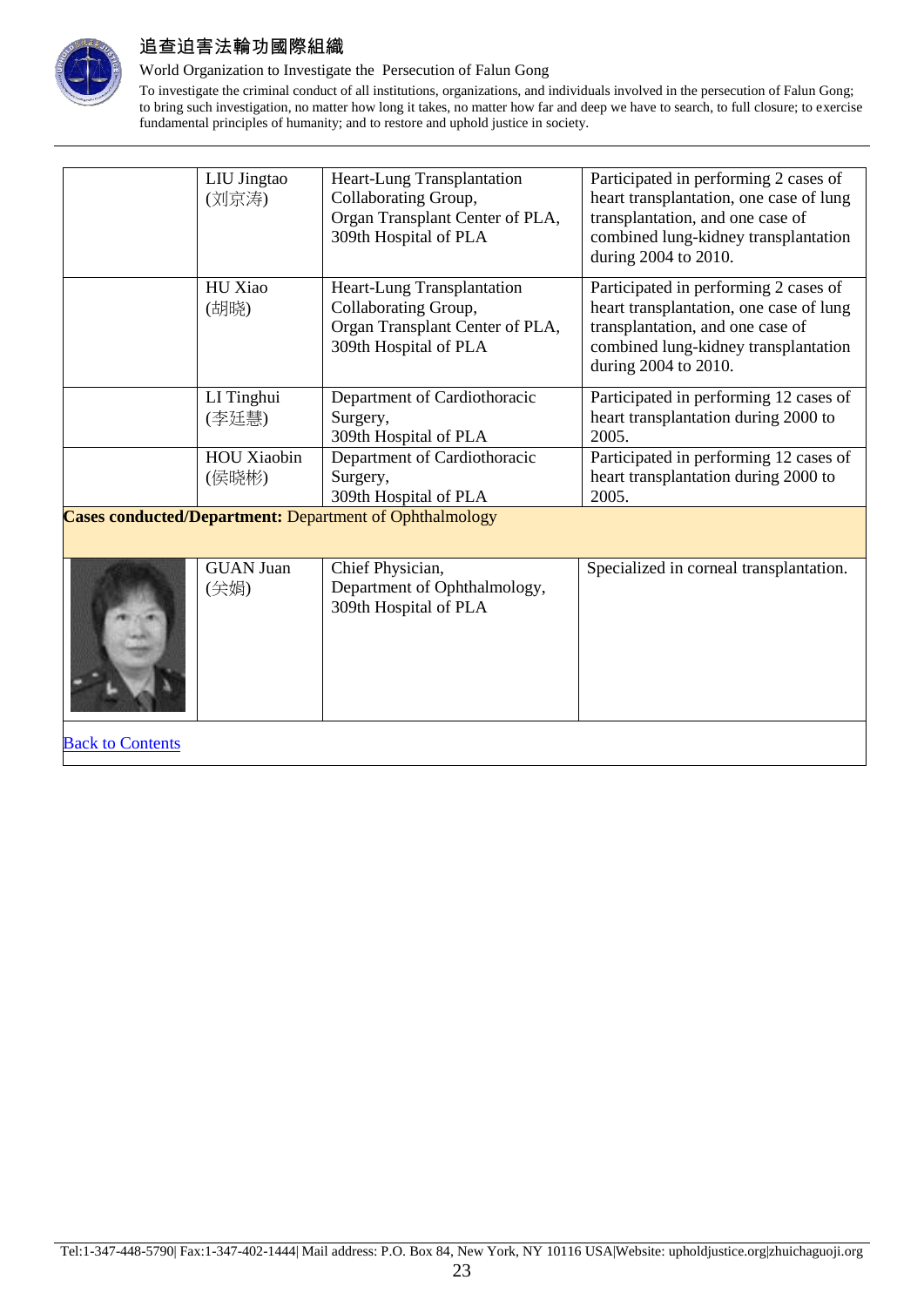

World Organization to Investigate the Persecution of Falun Gong To investigate the criminal conduct of all institutions, organizations, and individuals involved in the persecution of Falun Gong; to bring such investigation, no matter how long it takes, no matter how far and deep we have to search, to full closure; to exercise fundamental principles of humanity; and to restore and uphold justice in society.

#### **References**

-

 $2$  National Health and Family Planning Commission of the PRC website, about Office of the Ministry of Health Notice on Human Organ transplant Registration in Institutes Nationwide, and Accessory 1: The First List of Hospitals Accredited by Human Organ Transplant Clinical Application Committee of the Ministry of Health (on May 23, 2007)

 《中华人民共和国国家卫生和计划生育委员会网站》2007 年 08 月 06 日"卫生部办公厅关于做好人体器官移 植诊疗科目登记工作的通知附件:1、第一批通过卫生部人体器官移植技术临床应用委员会审核医院名 单.doc"

<sup>3</sup> Zhao Guo-hua, Dong Jun, Ma Xin, Ao Jian-hua, Zhang Zu, Hong Bao-fa. Analysis of 42 cases of uroepithelial tumors s in kidney transplantation recipients. CHINA JOURNAL OF EMERGENCY RESUSCITATION AND DISASTER MEDICINE 2010 , 5 (7): 634-636.

作者: 赵国华、董隽、马鑫、敖建华、张旭、洪宝发(中国人民解放军总医院泌尿外科,100038); "肾移植术 后尿路上皮癌 42 例分析" 《中国急救复苏与灾害医学杂志》2010 年 05 卷 07 期 634-636 页

- <sup>4</sup> Website, transplantation, reported on November 14, 2011, about First Re-union of Recipients of Liver Transplant organized by Chinese People's Liberation Army General Hospital (301th Hospital of PLA) 《中国器官移植网》 2011 年 11 月 14 日 "肝友会",传递温暖和坚强 解放军总医院第一届肝友会
- <sup>5</sup> YANG Yan-feng, HUANG Yi-fei, WANG Li-qiang, YIN Ding-fang, ZHANG Kun. Risk factors for corneal graft failure and rejection in penetracting keratoplasty. Acad J PLA Postgrad Med Sch 2005; 26(3):164-166. ( "穿透性角膜移植患者植片衰竭和植片排斥的危险因素分析" 《军医进修学院学报》2005 年 26 卷 03 期 164-166 页;作者:杨艳峰、黄一飞、王丽强、尹东方、张鲲 (100853,中国北京解放军总医院眼科))
- <sup>6</sup> Li-Qiang Wang, Yi-Fei Huang, Ying Dong, Li Liu. Clinical Study of Combined Pentrating Keratoplasty with Vitreoretinal Surgery. INTERNATIONAL JOURNAL OF OPHTHALMOLOGY 2005; 5(6): 1107-1109. 作者:王丽强、黄一飞、董莹、刘丽 (100853,中国北京市,解放军总医院眼科); 《国际眼科杂志》2005 年 5 卷 06 期 1107-1109 页(英文期刊名: INTERNATIONAL JOURNAL OF OPHTHALMOLOGY) "玻璃 体视网膜手术联合穿透性角膜移植手术因素分析"
- $7$  The First Affiliated Hospital of Chinese PLA General Hospital (304th Hospital of PLA) website, Overview (of the hospital) 《解放军总医院第一附属(304)医院》医院简介
- <sup>8</sup> National Health and Family Planning Commission of the PRC website, about The List of Hospitals Accredited to Perform Human Organ Transplant (released on August 1, 2013) 《中华人民共和国国家卫生和计划生育委员会网站》2013 年 8 月 1 日"已批准开展人体器官移植项目的医院 名单"
- <sup>9</sup> The First Affiliated Hospital of Chinese PLA General Hospital (304th Hospital of PLA) website, for Introduction of the Department of Urology

《解放军总医院第一附属医院》科室简介 泌尿外科

<sup>&</sup>lt;sup>1</sup> Website, baike.baidu, about Chinese People's Liberation Army General Hospital (301th Hospital of PLA) 《百度百科》中国人民解放军总医院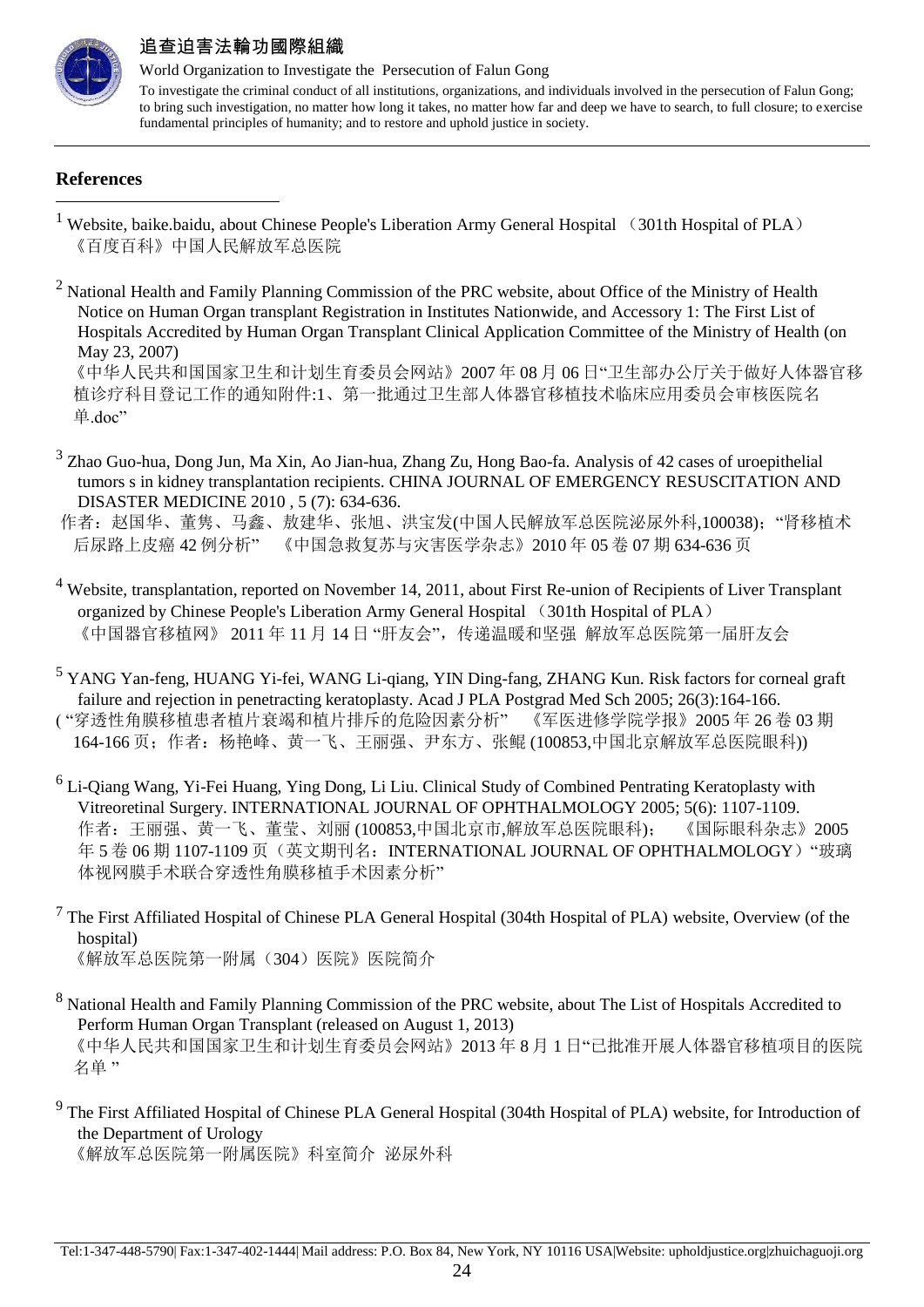

-

### 追查迫害法輪功國際組織

- <sup>10</sup> Website, haodf, about Department of Hepatobiliary Surgery, The First Affiliated Hospital of Chinese PLA General Hospital (304th Hospital of PLA) 《好大夫在线》304 医院肝胆外科
- <sup>11</sup> 309th Hospital of PLA website, Overview (of the hospital) 《解放军第 309 医院》医院简介
- <sup>12</sup> National Health and Family Planning Commission of the PRC website, about The List of Hospitals Accredited to Perform Human Organ Transplant (released on August 1, 2013) 《中华人民共和国国家卫生和计划生育委员会网站》2013 年 8 月 1 日"已批准开展人体器官移植项目的医院 名单
- <sup>13</sup> 309th Hospital of PLA website, for Introduction of the Department of Urology 《中国人民解放军 309 医院》 科室介绍
- <sup>14</sup> Website, mzzjw, reported on March 23, 2012, about Organ Transplant Center, 309th Hospital of PLA written by Zhanfen Hu as for the service of kidney and liver transplantation for Tibetian people 《中国民族报》仁心仁术,让更多藏族患者获新生 解放军 309 医院全军器官移植中心热心服务藏族群众纪实
- <sup>15</sup> 309th Hospital of PLA website, for Introduction of the "Center of Organ transplantation" (on November 17, 2010) 《解放军第 309 医院》器官移植中心简介 2010 年 11 月 17 日
- <sup>16</sup> 309th Hospital of PLA website, for Introduction of a Chief Physician DU Guosheng in the Organ Transplant Center 《中国人民解放军 309 医院》 杜国盛介绍
- <sup>17</sup> 309th Hospital of PLA website, for Introduction of the "Center of Organ transplantation" (on November 17, 2010) 《解放军第 309 医院》器官移植中心简介 2010 年 11 月 17 日
- <sup>18</sup> Website, familydoctor, about the Department of Cardiothoracic Surgery, 309th Hospital of PLA 《家庭医生在线》 解放军第 309 医院心胸外科
- <sup>19</sup> Fang Jing-zhong, He Ying-rui, Li Ting-hui, Hou Xiao-bin. Dynamic mornitoring by cardiac ultrasound in early stage after orthotopic heart transplantation. The Journal of Practical Medicine 2006; 22: 2856-2858.(in Chinese) 作者:方景中、黑颖睿 (252600,山东省聊城市第二人民医院超声科); 李廷慧 、 侯晓彬 (100091,北京市,解 放军总医院第二附属医院心胸外科); 《实用医学杂志》2006 年 22 卷 24 期 2856-2858 页 (英文期刊名: The Journal of Practical Medicine)"同种原位心脏移植术后早期心脏超声动态监测"
- <sup>20</sup> Website, familydoctor.com.cn, about the Department of Cardiothoracic Surgery, 309th Hospital of PLA 《家庭医生在线》 解放军第 309 医院心胸外科
- <sup>21</sup> LI Hai-bin, SHI Bing-Yi, ZhANG Xiang-hua, WANG Zhuo-qiang, CHEN Xiang, LI Hong-mei, LIU Jing-tao, HU Xiao. Application of extracorporeal membrance oxygenation in heart and lung transplantation. Acad J PLA Postgrad Med Sch 2012; 33(1): 9-11,38. 作者:李海斌、石炳毅、张向华、王卓强、陈翔、李红梅、刘京涛、胡晓(解放军第 309 医院全军器官移植